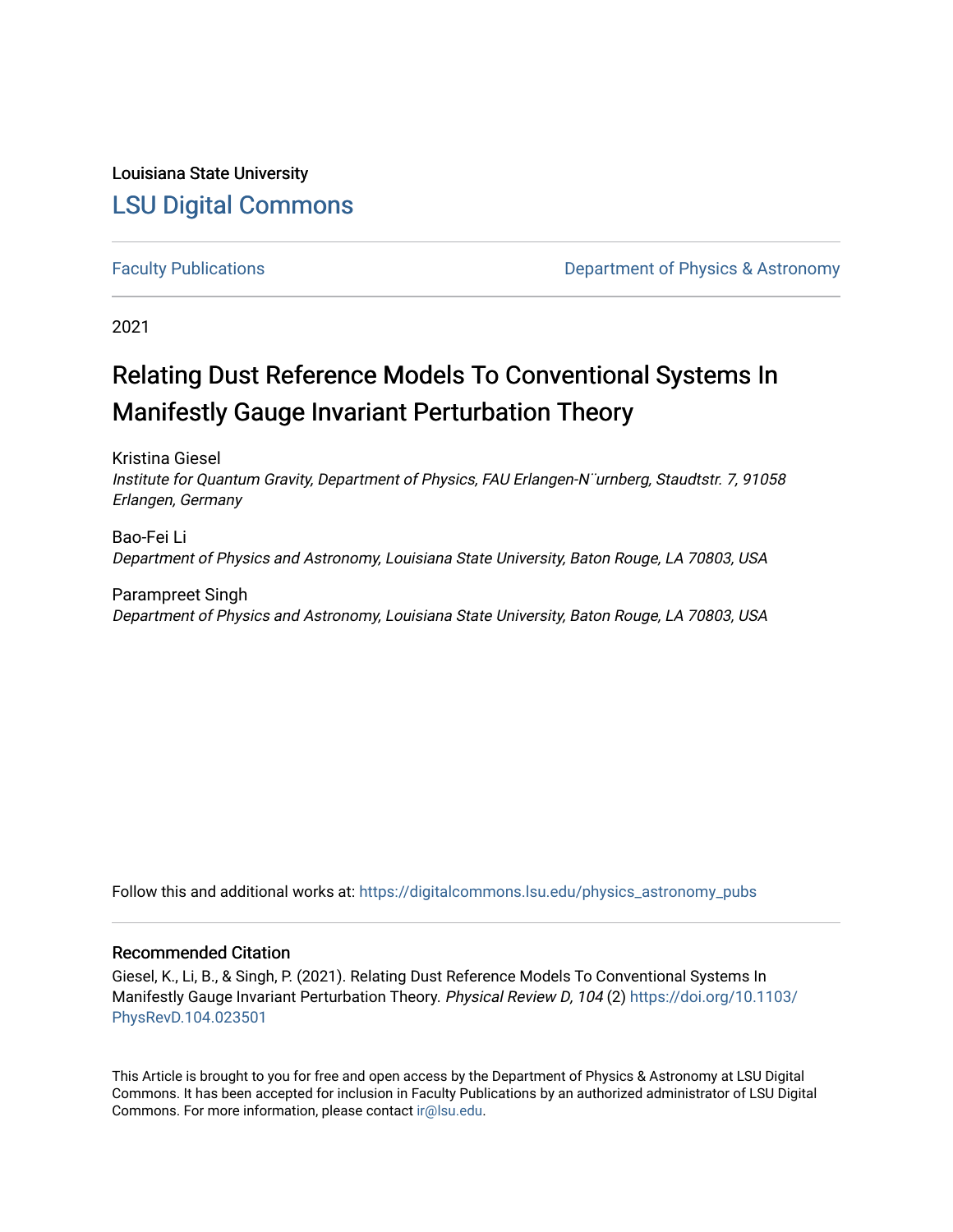# arXiv:2012.14443v2 [gr-qc] 9 Jun 2021 [arXiv:2012.14443v2 \[gr-qc\] 9 Jun 2021](http://arxiv.org/abs/2012.14443v2)

# Relating dust reference models to conventional systems in manifestly gauge invariant perturbation theory

Kristina Giesel<sup>1</sup>,\* Bao-Fei Li<sup>2</sup>,<sup>[†](#page-1-1)</sup> and Parampreet Singh<sup>2[‡](#page-1-2)</sup>

<sup>1</sup> Institute for Quantum Gravity, Department of Physics, FAU Erlangen-Nürnberg, Staudtstr. 7, 91058 Erlangen, Germany<br><sup>2</sup> Department of Physics and Astronomy, Louisiana State University, Baton Rouge, LA 70803, USA

Models with dust reference fields in relational formalism have proved useful in understanding the construction of gauge-invariant perturbation theory to arbitrary orders in the canonical framework. These reference fields modify the dynamical equations for perturbation equations. However, important questions remain open on the relation with conventional perturbation theories of inflaton coupled to gravity and of multi-fluid systems, and on understanding modifications in terms of physical degrees of freedom. These gaps are filled in this manuscript for Brown-Kuchař and Gaussian dust models, both of which involve three scalar physical degrees of freedom. We establish a relationship of these models with conventional inflationary and multi-fluid system of inflation and ordinary dust by introducing a set of gauge invariant variables on the reduced phase space of the dust reference models. We find the modifications due to dust clocks to Bardeen equation in the longitudinal gauge and Mukhanov-Sasaki equation in the spatially-flat gauge, in terms of physical degrees of freedom. This results in a closed system of equations for all the degrees of freedom needed to explore the evolution of the scalar perturbations. Our analysis shows for the first time that even for two-fluid systems, there is a natural choice of the set of gauge invariant variables for each chosen gauge which not only offers a direct physical interpretation but also results in simplifications to the dynamical equations.

### I. INTRODUCTION

From the early days in canonical general relativity (GR) the construction of gauge invariant quantities, so called Dirac observables, has played a pivotal role [\[1](#page-20-0)[–3](#page-20-1)] and is instrumental to address the problem of time in canonical GR  $[4, 5]$  $[4, 5]$ . The relational formalism  $[6-13]$  provides a framework in which such Dirac observables can be constructed once a set of reference fields has been chosen. These Dirac observables become the elementary variables in the reduced phase space and their dynamics is generated by a so called physical Hamiltonian that is itself a Dirac observable and non-vanishing on the constraint surface. The relational formalism has been successfully used in various settings to extract dynamics in GR [\[10](#page-20-6), [14](#page-20-7)[–23](#page-21-0)], scalar-tensor theories [\[24](#page-21-1)], classical and quantum spherical symmetric models [\[25](#page-21-2), [26](#page-21-3)], loop quantum gravity (LQG) [\[27](#page-21-4)[–35](#page-21-5)] and quantum cosmological models (see for eg. [\[36](#page-21-6)[–52](#page-22-0)]). An interesting avenue to understand the role of reference fields lies in the cosmological perturbation theory where Brown-Kuchař [\[53\]](#page-22-1) and Gaussian dust [\[54](#page-22-2)] models have been analyzed for instance in [\[16](#page-20-8), [22](#page-20-9), [23](#page-21-0)]. While these studies indicate that dynamical equations for cosmological perturbations are modified due to dust reference fields, such as in [\[22](#page-20-9)] where effects of dust reference field have been investigated for Mukhanov-Sasaki equation in the spatially-flat gauge, there are two important gaps in the studies so far. The first of these is related to the lack of insights on the modifications arising from dust reference fields in terms of physical degrees of freedom with a clear physical interpretation. The second issue deals with relating these

<span id="page-1-0"></span><sup>∗</sup> [kristina.giesel@gravity.fau.de](mailto:kristina.giesel@gravity.fau.de)

<span id="page-1-1"></span><sup>†</sup> [baofeili1@lsu.edu](mailto:baofeili1@lsu.edu)

<span id="page-1-2"></span><sup>‡</sup> [psingh@lsu.edu](mailto:psingh@lsu.edu)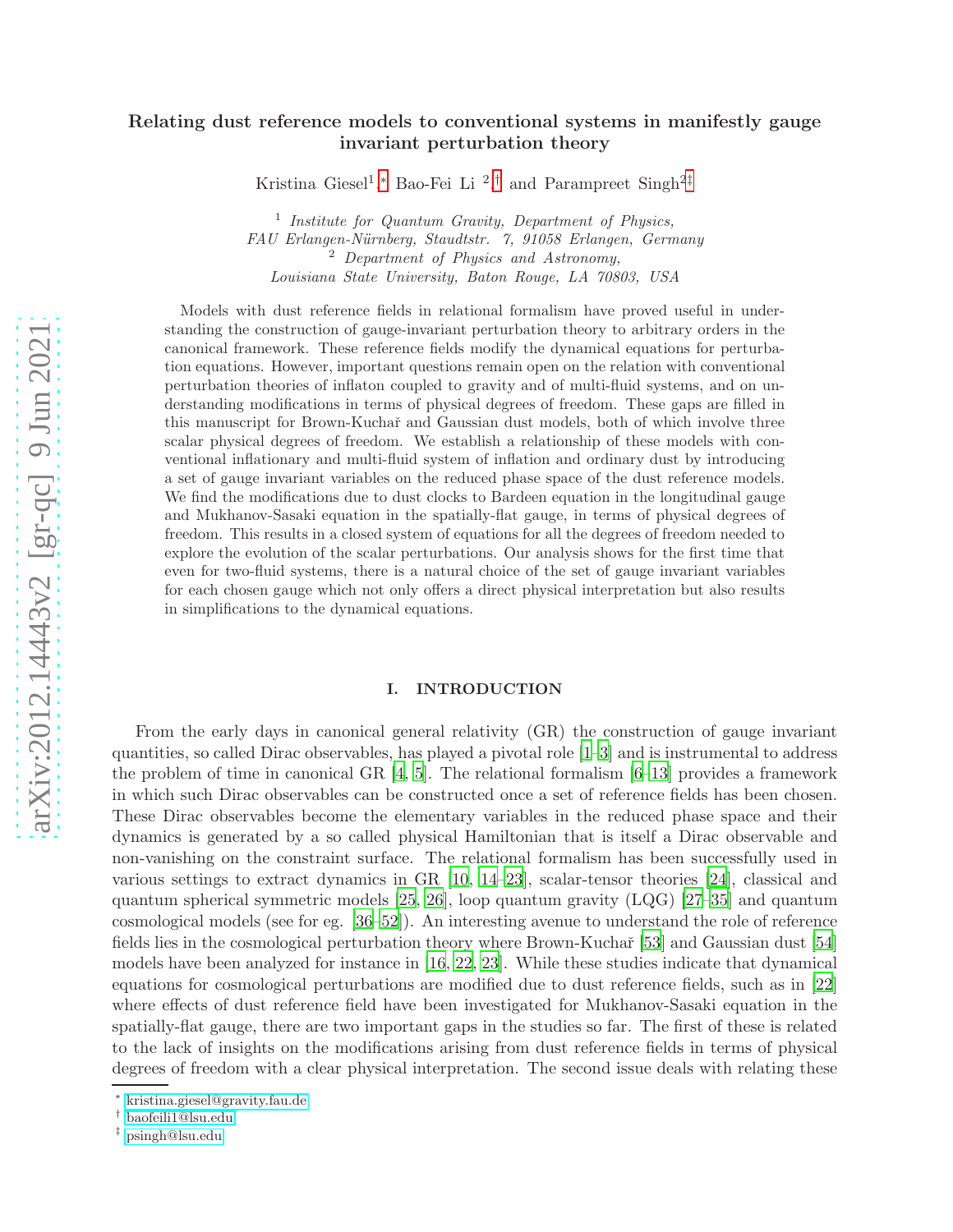modifications to the physical predictions and for a comparison with the analysis in the absence of reference fields, in particular to the conventional perturbation theory for inflaton coupled to gravity, and to a multi-fluid system of inflaton and non-relativistic matter which has the same degrees of freedom as the dust reference models. For this, one must understand the way the elementary Dirac observables in the reduced phase space of the dust models are related (i) to the gauge invariant quantities usually chosen in conventional cosmological perturbation theory such as the Bardeen potential or the Mukhanov-Sasaki variable, and (ii) to the multi-fluid systems where reference fields are not dust clocks.

In this work we discuss these relations for the longitudinal and spatially flat gauge and show that one can construct a map on the reduced phase space of the dust models to a new set of Dirac observables that is chosen in such a way that the comparison with the conventional choice of variables is simple and straightforward. To obtain such a map that relates different choices of gauge invariant quantities also becomes necessary and important if one is interested in the numerical implementation of the evolution equations for the linear perturbations and its comparison with other approaches. Note that both Brown-Kuchaˇr and Gaussian dust reference models have additional degrees of freedom to GR. In the conventional approach one considers an FLRW spacetime as the background which is sourced by an inflaton field, whereas in the above dust models we consider a two-fluid system, an inflaton along with dust reference field, which determine the background evolution. As a consequence, the scalar sector of the linear perturbations contains three independent degrees of freedom in the configuration space, while for the conventional approach for inflaton coupled to gravity there is only one degree of freedom encoded in the Bardeen potential or the Mukhanov-Sasaki variable in the longitudinal gauge or the spatially flat gauge respectively. Hence, for the dust models even if we construct Bardeen potential-like and Mukhanov-Sasaki-like variables in the reduced phase space their equations of motion contain a fingerprint of the two additional physical degrees of freedom in the scalar sector present in both dust models. Thus, to extract any predictions we need to consider their system of coupled differential equations. Therefore, a pertinent question is how these two additional physical degrees of freedom should be chosen in the reduced phase space of the dust models and whether there exists a choice that simplifies the resulting set of coupled differential equations. In addition, a pertinent question arises to also compare the dust reference field models with the ones with the same number of degrees of freedom. This corresponds to the system of an inflaton with non-relativistic matter in which one may choose geometrical degrees of freedom as reference fields. Another goal of our work is to also relate the dust reference field models with the latter system in the conventional perturbation theory. Finally, as emphasized first by Bardeen [\[55](#page-22-3)], the choice of gauge-invariant variables have a natural physical interpretation with curvature perturbations only in their respective gauges which are longitudinal and spatially-flat gauges for Bardeen variables and Mukhanov-Sasaki variable respectively. It turns out that for reference fields as geometrical degrees of freedom a connection can be established between the choice of clocks, gauge-fixing conditions and the gauge-invariant variables [\[20](#page-20-10)].

Let us compare the goals of our work with the existing literature. Former work [\[16](#page-20-8), [22\]](#page-20-9) focused on constructing a Bardeen potential-like and Mukhanov-Sasaki-like variables and then deriving the corresponding equations of motion for them in the relational formalism. As shown in [\[22](#page-20-9)], in the dust models the Mukhanov-Sasaki equation involve contributions from the two additional physical degrees of freedom, but the physical interpretation of these degrees of freedom was not analyzed in detail. An exercise on similar lines was earlier carried out for Bardeen equations [\[16](#page-20-8)], but the final equation still involved the energy momentum tensor of the inflaton and if one further expresses this equation into one that in the conventional approach yields a closed differential equation for the Bardeen potential, there are also dust contributions that were not explicitly derived. In particular, in the former work in [\[16,](#page-20-8) [22](#page-20-9)] the main focus was lying on a comparison of the dust reference models to conventional systems which only involve gravity and the inflaton.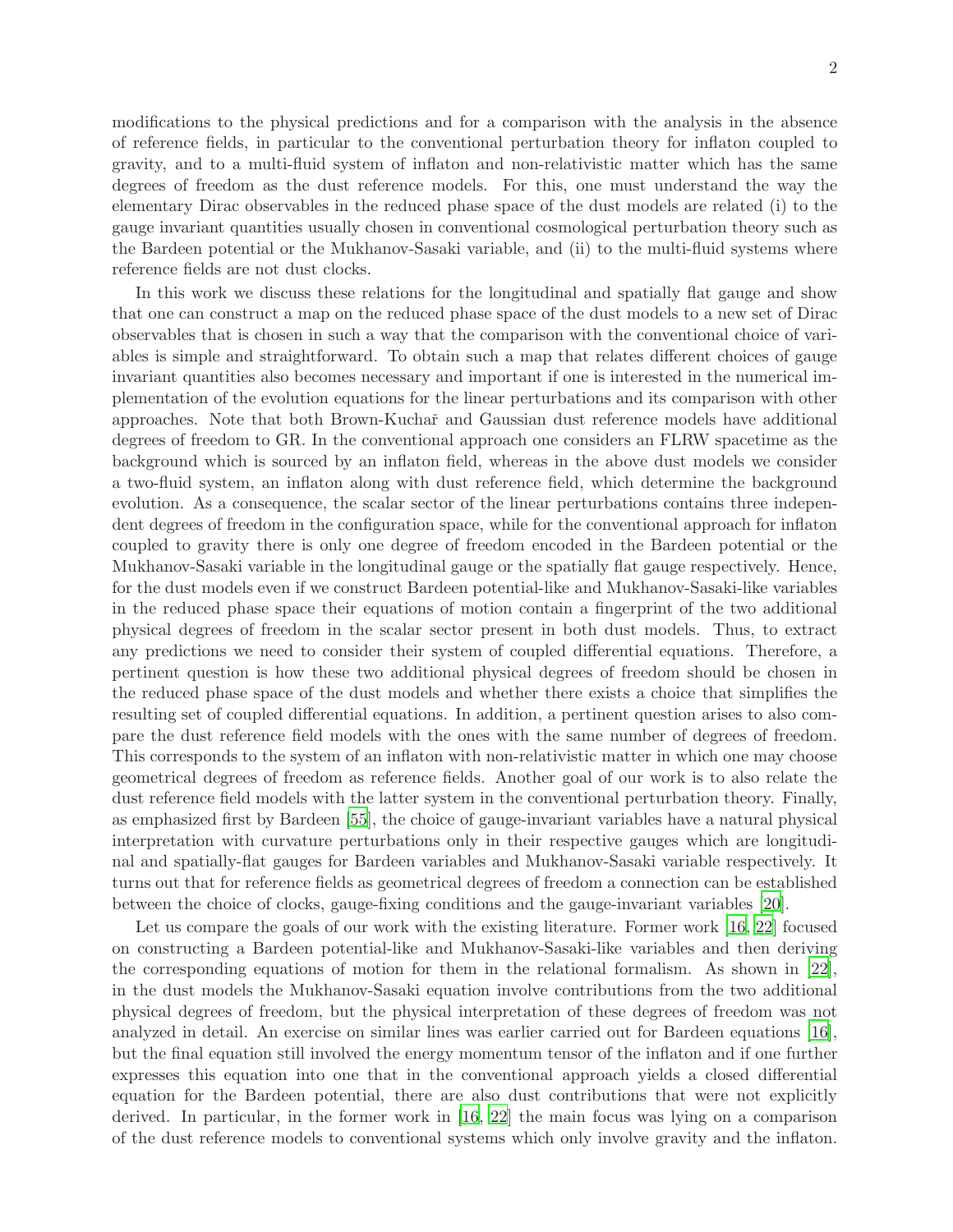In this context one usually restricts to compare the gauge invariant dynamics of those gauge invariant variables which are present in both systems and this explains why one only considered the Mukhanov-Sasaki and Bardeen equation respectively. Thus, for both the Mukhanov-Sasaki equation and the Bardeen equation, the physical interpretation of dust modifications has been lacking. In this work, in addition to constructing the Bardeen potential-like and Mukhanov-Sasakilike variables, we further choose appropriately the remaining two physical degrees of freedom such that they have a transparent physical interpretation. In this process it is also important that the resulting coupled differential equations do not get too complicated to obtain primordial power spectrum and for comparison with the conventional inflationary and multi-fluid models. Note that the additional terms in the Mukhanov-Sasaki equation due to the dust reference fields look rather complicated if we consider the Mukhanov-Sasaki-like variable as well as two elementary Dirac observables in reduced phase space of the dust models [\[22](#page-20-9)]. As we will show here, by a different choice for the two additional gauge invariant variables these dust contributions have a clear physical interpretation at the gauge invariant level. The choice of variables we will present below is more adapted to two-fluid systems in the background and hence simplifies in this sense the comparison with conventional linear cosmological perturbation theory. Furthermore, a clear physical interpretation of the choice of the additional two gauge invariant degrees is crucial in order to also compare the dust reference models to conventional two-fluid models at the gauge invariant level. Moreover, we find that the physical interpretation of these additional gauge invariant degrees of freedom can be used to further understand the relationship between different gauges and their respective geometric clocks in the conventional approach in which usually a subset of the geometric degrees of freedom are used to construct gauge invariant versions of the remaining degrees of freedom.

In this manuscript, we analyze four cases resulting from two dust models and two choices of gauges. The dust models are the Brown-Kuchaˇr and the Gaussian dust model and the gauges are the longitudinal and the spatially-flat one. The paper is structured as follows. In section [II](#page-4-0) we briefly summarize the properties of the reduced phase in the dust model and present the evolution equations of the elementary Dirac observables that have been already derived in [\[22](#page-20-9)]. These results are then taken as the starting point for section [III,](#page-7-0) where after a brief motivation of the present analysis, the map between the Dirac observables in the reduced phase space of the dust models and the conventional choice of variables is constructed. This map is then used in subsection [III A](#page-8-0) to construct the Bardeen potential-like and Mukhanov-Sasaki-like variable for the dust models. In subsection IIIB and IIIC the coupled system of evolution equations for the three physical scalar degrees of freedom in the Brown-Kuchař model is derived for the longitudinal and spatially flat gauge respectively. Furthermore, the choice for the two additional variables next to the Bardeen potential-like and Mukhanov-Sasaki-like variable is discussed. The corresponding results for the Gaussian dust model are presented in subsection [III D,](#page-14-0) where the discussion is rather brief since many steps in the derivation of the two models are similar. A summary and conclusion of our results can be found in section [IV.](#page-16-0) The Table I summarizes the construction carried out in this manuscript and compares with the model of inflaton coupled to gravity as well as inflaton and non-relativistic matter as a multi-fluid system.

In this manuscript, we use the Planck units with  $\hbar = c = 1$  and keep the Newton's constant G explicit. We also set  $\kappa = 8\pi G$ .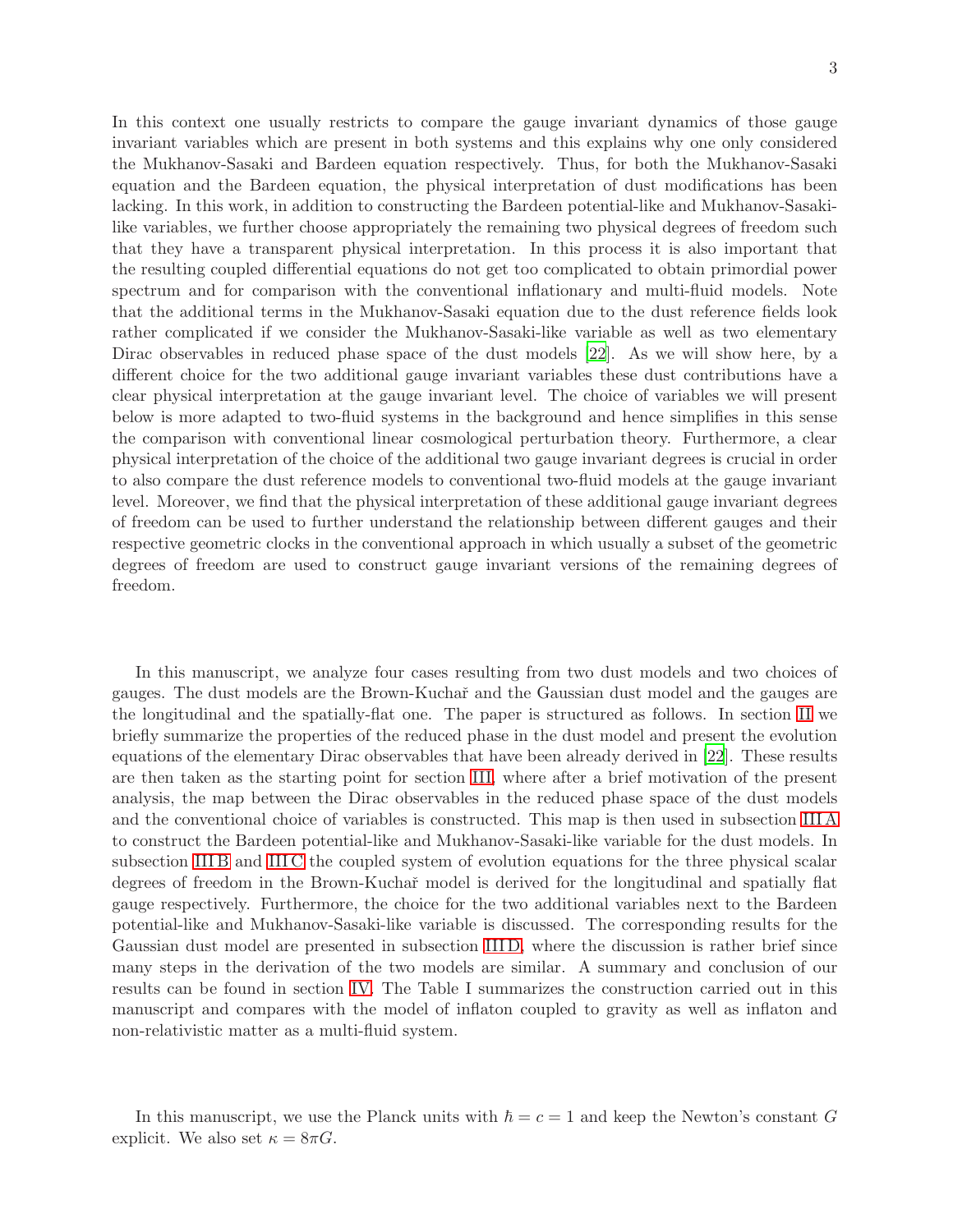# <span id="page-4-0"></span>II. LINEAR COSMOLOGICAL PERTURBATION THEORY IN THE BROWN-KUCHAR AND THE GAUSSIAN DUST MODELS

As the starting point for this section we consider the Hamilton's equations of motion for the Dirac observables constructed in [\[22\]](#page-20-9), where the Gaussian and the Brown-Kuchař dust models were considered. In both of the models the reduced phase space contains 14 degrees of freedom encoded in the elementary Dirac observables. Of these 6 of them are geometric scalar degrees of freedom, 2 are vector and 4 are tensor degrees of freedom, while the remaining 2 are matter degrees of freedom. In the following we will restrict our discussion to the geometric scalar as well as the matter degrees of freedom. Following the notation of [\[22](#page-20-9)] the corresponding Dirac observables of the scalar linear perturbations in the geometric sector are given by  $1$ 

$$
\mathcal{O}_{\psi} = \frac{\delta^{ij}\mathcal{O}_{\delta q_{ij}}}{6A}, \qquad \mathcal{O}_{p_{\psi}} = \frac{\delta_{ij}\mathcal{O}_{\delta p^{ij}}}{6\mathcal{P}}, \quad \mathcal{O}_{E} = \frac{3}{4A}\Delta^{-2}\partial^{} \mathcal{O}_{\delta q_{ij}}, \quad \mathcal{O}_{p_{E}} = \frac{3}{4\mathcal{P}}\Delta^{-2}\partial_{\n(2.1)
$$

Here  $\mathcal{O}_{\delta q_{ij}}$  and  $\mathcal{O}_{\delta p^{ij}}$  denote the Dirac observable associated with the linear perturbations of the ADM metric and their momenta,  $A, P$  are the Dirac observables of the square of the background scale factor and its momentum,  $\Delta$  denotes the Euclidean Laplacian and  $\partial_{\leq i}\partial_{j}$  :=  $\partial_{(i}\partial_{j)} - \frac{1}{3}$  $\frac{1}{3}\delta_{ij}A\Delta$ . Further, the Dirac observables for the matter contribution of the scalar field and its momenta are denoted by  $\mathcal{O}_{\delta\varphi}$  and  $\mathcal{O}_{\delta\pi_{\varphi}}$  respectively.

As presented in [\[22](#page-20-9)] above Dirac observables can be constructed once some reference matter like the dust has been chosen. Since the dust reference fields come with four additional degrees of freedom coupled to gravity, the final number of physical degrees of freedom and hence independent gauge invariant quantities is increased by four compared to the system without dust that is usually considered in linearized cosmological perturbation theory. Once a specific kind of reference matter is chosen, a so called physical Hamiltonian that generates the dynamics on the reduced phase space can be obtained. In general, the physical Hamiltonian turns out to be different for different choices of reference matter. In [\[22](#page-20-9)] the physical Hamiltonians for the Gaussian and Brown-Kuchař dust models were considered and the resulting Hamiltonian equations for the linear perturbations of the elementary Dirac observables in the reduced phase space were derived. In the case of the Brown-Kuchař dust model they are given by

<span id="page-4-2"></span>
$$
\dot{\mathcal{O}}_{\psi} = 2H\left(\mathcal{O}_{p_{\psi}} - \frac{1}{2}\mathcal{O}_{\psi}\right) + H\mathcal{O}_{\phi} + \frac{\Delta\mathcal{O}_{B}}{3},\tag{2.2}
$$

$$
\dot{\mathcal{O}}_E = -4H\left(\mathcal{O}_E + \mathcal{O}_{p_E}\right) + \mathcal{O}_B,\tag{2.3}
$$

$$
\dot{\mathcal{O}}_{\delta\varphi} = \frac{\lambda_{\varphi}\bar{\pi}_{\varphi}N}{A^{3/2}} \left(\mathcal{O}_{\phi} + \frac{\mathcal{O}_{\delta\pi_{\varphi}}}{\bar{\pi}_{\varphi}} - 3\mathcal{O}_{\psi}\right),\tag{2.4}
$$

$$
\dot{\mathcal{O}}_{p_{\psi}} = \frac{N^2}{6AH} \Delta \left( \mathcal{O}_{\phi} + \mathcal{O}_{\psi} - \frac{1}{3} \Delta \mathcal{O}_{E} \right) + \left( \frac{\kappa N^2 p}{4H} - \frac{H}{2} \right) \left( \mathcal{O}_{p_{\psi}} - \frac{1}{2} \mathcal{O}_{\psi} \right) - \frac{\kappa N^2}{8H} \delta T
$$
\n
$$
- \left( \frac{1}{4} H + \frac{\kappa N^2 p}{8H} \right) \mathcal{O}_{\phi} + \frac{\Delta \mathcal{O}_{B}}{8H},
$$
\n(2.5)

$$
-\left(\frac{1}{4}H + \frac{m}{8H}\right)\mathcal{O}_{\phi} + \frac{\mathcal{O}_{D}}{6},\tag{2.5}
$$
\n
$$
-\frac{N^{2}}{4}\left(\mathcal{O}_{\phi} + \mathcal{O}_{\phi}\right)\left(\mathcal{O}_{\phi} + \frac{1}{2}\mathcal{O}_{\phi}\right)\left(\mathcal{O}_{\phi} + \mathcal{O}_{\phi}\right)\left(\mathcal{O}_{\phi} + \mathcal{O}_{\phi}\right)\left(\mathcal{O}_{\phi} + \mathcal{O}_{\phi}\right)\left(\mathcal{O}_{\phi} + \mathcal{O}_{\phi}\right)\left(\mathcal{O}_{\phi}\right) \tag{2.6}
$$

$$
\dot{\mathcal{O}}_{PE} = -\frac{N^2}{4AH} \left( \mathcal{O}_{\phi} + \mathcal{O}_{\psi} - \frac{1}{3} \Delta \mathcal{O}_{E} \right) + \left( \frac{5}{2}H + \frac{\kappa N^2}{4H} p \right) \left( \mathcal{O}_{E} + \mathcal{O}_{PE} \right) - \mathcal{O}_{B},\tag{2.6}
$$

$$
\dot{\mathcal{O}}_{\delta\pi_{\varphi}} = \frac{NA^{3/2}}{\lambda_{\varphi}} \left( -\frac{3V_{,\bar{\varphi}}}{2} \mathcal{O}_{\psi} - \frac{V_{,\bar{\varphi}}}{2} \mathcal{O}_{\phi} + \frac{1}{A} \Delta \mathcal{O}_{\delta\varphi} - \frac{V_{,\bar{\varphi}\bar{\varphi}}}{2} \mathcal{O}_{\delta\varphi} \right) + \overline{\pi}_{\varphi} \Delta \mathcal{O}_{B},\tag{2.7}
$$

<span id="page-4-1"></span>Note that in [\[22\]](#page-20-9) the elementary Dirac observables were not denoted such as by  $\mathcal{O}_E, \mathcal{O}_\psi, \mathcal{O}_{\delta\varphi}$  but just by their corresponding (capital) letter, that is  $E := \mathcal{O}_E, \psi := \mathcal{O}_{\psi}, \delta \Phi := \mathcal{O}_{\delta \varphi}.$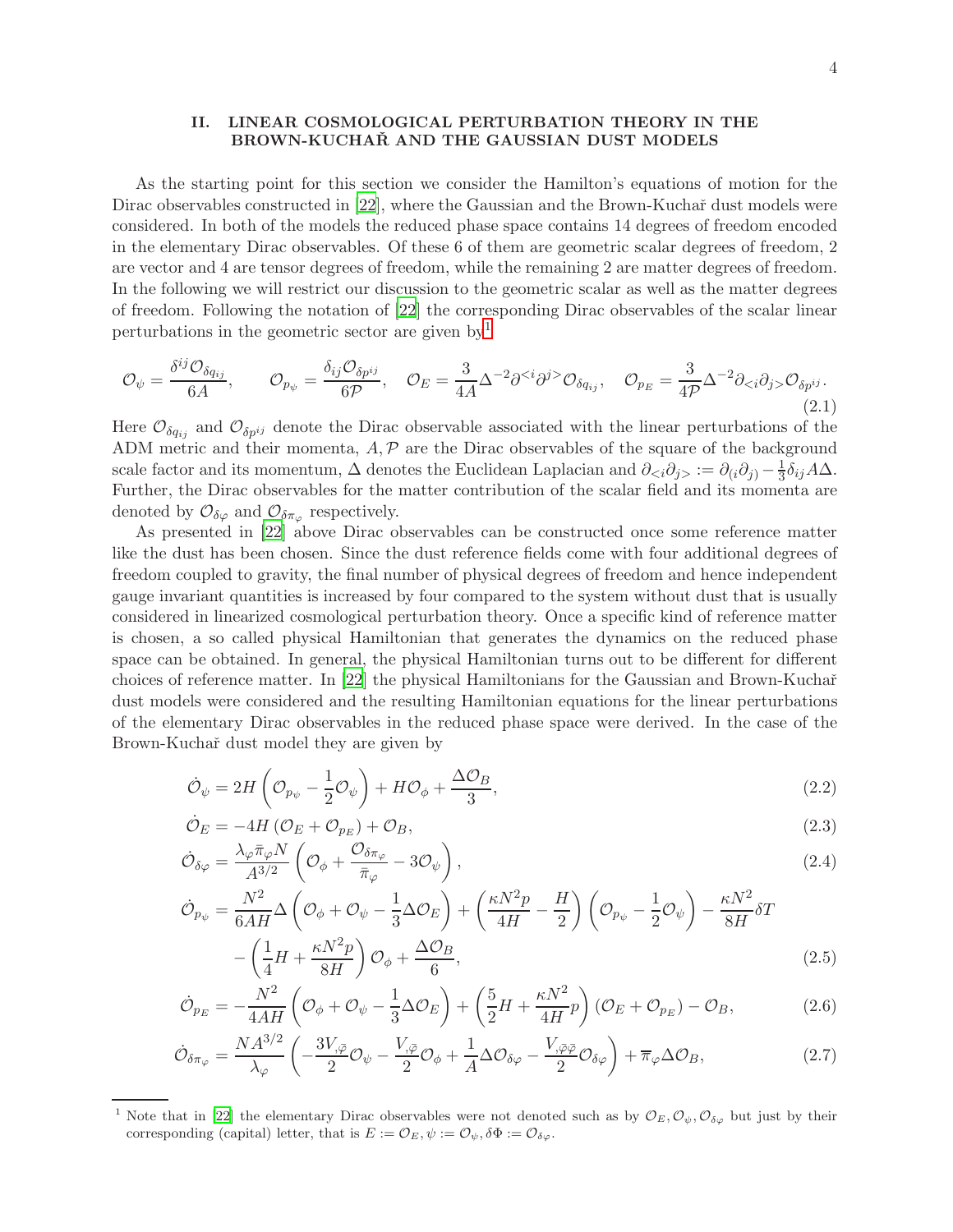5

here the background quantities, such as the scalar field  $\bar{\varphi}$  and its momentum  $\bar{\pi}_{\varphi}$ , are labelled by an overbar,  $H = A/2A$  is the Hubble rate,  $\mathcal{O}_{\phi}$  is the linear perturbation of the lapse function which vanishes identically in the Brown-Kuchař and Gaussian dust model,  $\mathcal{O}_B$  denotes s the scalar contribution to the perturbed shift vector. The latter vanishes in the Gaussian dust model and for the Brown-Kuchař model we have  $\mathcal{O}_B = \delta \mathcal{E}_{\parallel}^{\text{dust}}/(\kappa A \overline{C})$ , where  $\delta \mathcal{E}_{\parallel}^{\text{dust}}$  denotes the perturbed momentum density of the dust. Besides,  $p = \lambda_{\varphi} \bar{\pi}_{\varphi}^2/2A^3 - V/2\lambda_{\varphi}$  is the pressure of the scalar field and V is twice the usual value of the potential of the scalar field,  $\overline{C}$  denotes the geometric and scalar field contributions to the Hamiltonian background constraint. Further, we have  $\overline{C} = -\overline{\mathcal{E}}^{\text{dust}}$ with  $\overline{\mathcal{E}}^{\text{dust}}$  denoting the background energy of the dust. A similar relation holds for the linear perturbations where  $\delta C = -\delta \mathcal{E}^{\text{dust}}$  and  $\delta \hat{C} = -\delta \mathcal{E}^{\text{dust}}_{\parallel}$ , with  $\delta \hat{C}$  denoting the scalar part of the spatial diffeomorphism constraint. The linear perturbation of  $T := \mathcal{O}_{q^{ij}} \mathcal{O}_{T_{ij}}$ , where  $T_{ij}$  denotes the spatial components of the energy momentum tensor of the scalar field, has the form

$$
\delta T = -3\lambda_{\varphi} \frac{\bar{\pi}_{\varphi}^2}{A^3} \mathcal{O}_{\psi} + \frac{\lambda_{\varphi} \bar{\pi}_{\varphi}}{A^3} \mathcal{O}_{\delta \pi_{\varphi}} - \frac{V_{,\bar{\varphi}}}{2\lambda_{\varphi}} \mathcal{O}_{\delta \varphi}.
$$
\n(2.8)

For the Gaussian dust model the first order Hamilton's equations are very similar and can be obtained directly from above equations by dropping all the terms involving  $\mathcal{O}_B$  since  $\mathcal{O}_B$  vanishes for the Gaussian dust model. Given the Hamilton's equations in  $(2.2)-(2.7)$  $(2.2)-(2.7)$  for the elementary variables in the reduced phase space, it is straightforward to derive the equations of motion for three independent configuration variables  $\mathcal{O}_E$ ,  $\mathcal{O}_{\psi}$  and  $\mathcal{O}_{\delta\varphi}$ , which read

<span id="page-5-0"></span>
$$
\ddot{\mathcal{O}}_E + \frac{N^2}{3A} \Delta \mathcal{O}_E + (2H - \chi) \dot{\mathcal{O}}_E = \frac{N^2}{A} \mathcal{O}_{\psi} - \chi \mathcal{O}_B, \tag{2.9}
$$

$$
\ddot{\mathcal{O}}_{\delta\varphi} + \left(\frac{N^2}{2}V_{,\bar{\varphi}\bar{\varphi}} - \frac{N^2}{A}\Delta\right)\mathcal{O}_{\delta\varphi} + \left(3H - \frac{\dot{N}}{N}\right)\dot{\mathcal{O}}_{\delta\varphi} = -3\dot{\varphi}\dot{\mathcal{O}}_{\psi} + \dot{\bar{\varphi}}\Delta\mathcal{O}_{B},\tag{2.10}
$$

$$
\ddot{\mathcal{O}}_{\psi} + (2H - \chi) \dot{\mathcal{O}}_{\psi} - \frac{N^2}{3A} \Delta \mathcal{O}_{\psi} + \frac{N^2}{9A} \Delta^2 \mathcal{O}_{E} + \frac{\kappa \dot{\bar{\varphi}}}{4\lambda} \dot{\mathcal{O}}_{\delta \varphi} = \frac{\kappa N^2 V_{,\bar{\varphi}}}{8\lambda} \mathcal{O}_{\delta \varphi} - \frac{\chi}{3} \Delta \mathcal{O}_{B}, \qquad (2.11)
$$

here  $\chi$  is defined via

$$
\chi = \frac{\dot{H}}{H} + \frac{H}{2} + \frac{\kappa N^2 p}{4H}.\tag{2.12}
$$

Again, the corresponding equations of motion for the Gaussian dust model can be obtained from the set of equations in [\(2.9\)](#page-5-0)-[\(2.11\)](#page-5-0) by dropping all terms that involve  $\mathcal{O}_B$ .

The equations of motion in  $(2.9)-(2.11)$  $(2.9)-(2.11)$  describe the coupled differential equations of the independent Dirac observables and hence provide a gauge invariant evolution. These Dirac observables were constructed by choosing the dust fields as reference fields and each individual quantity is manifestly gauge invariant, that is not only up to linear order but also invariant under finite gauge transformations. As a consequence, also any combination of these variables as well as their temporal derivatives are manifestly gauge invariant quantities, that is something we will take advantage of in the following. If we compare the setup with what is usually done in the conventional linear perturbation theory, then even if one starts with a two fluid system in the background, one uses part of the geometric degrees of freedom as reference fields in prominent gauges such as the longitudinal or the spatially flat gauge. In this case one will also obtain 6 independent degrees of freedom in the reduced phase space of the scalar sector, but these are encoded in different gauge invariant variables. For the longitudinal gauge these are the Bardeen potential and its momentum and two independent gauge invariant variables and their momenta related to the dust fields. In the case of the spatially flat gauge one chooses the Mukhanov-Sasaki variable as well as two gauge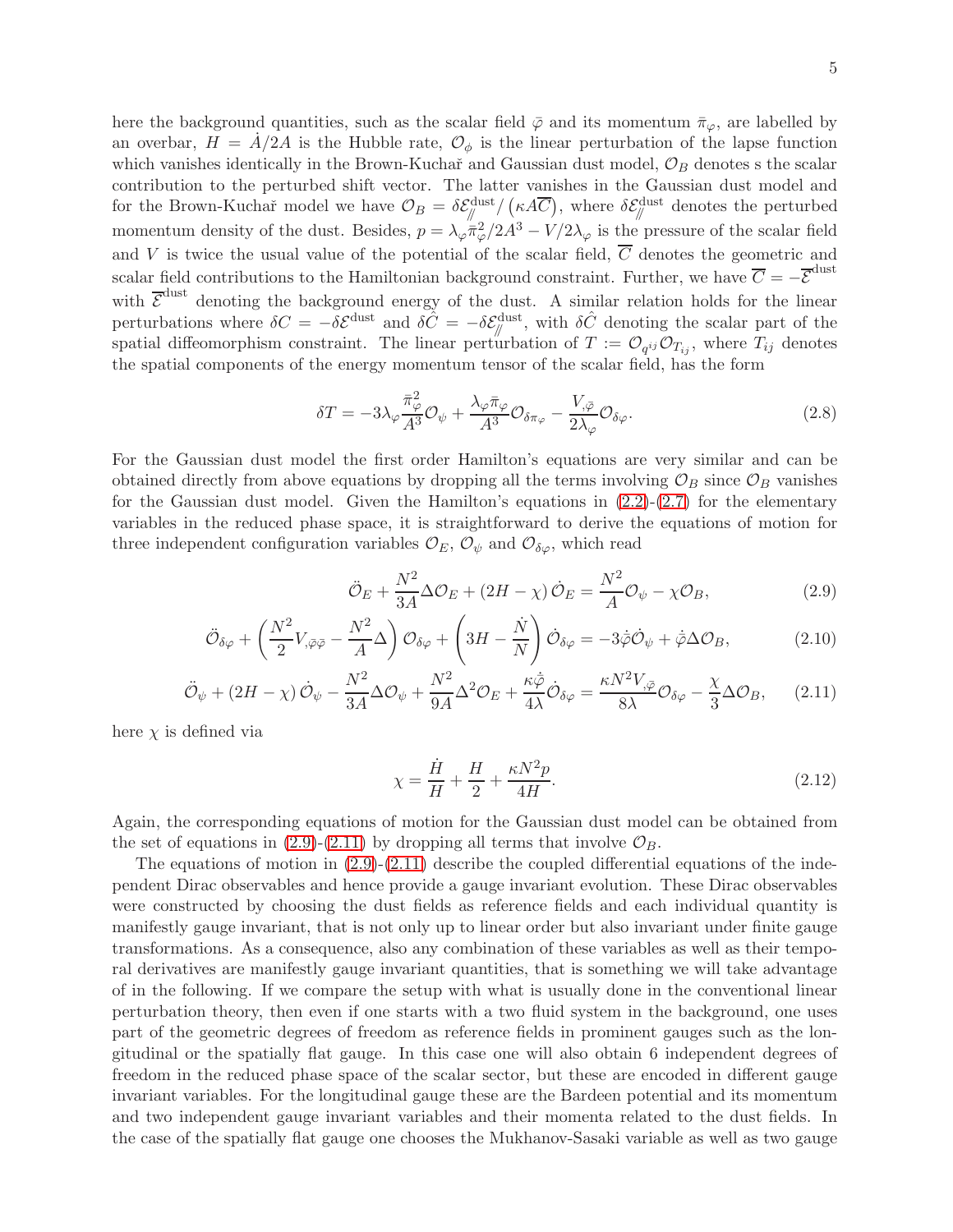invariant variables and their momenta related to the dust fields. Therefore, in order to compare our framework to the conventional choice of variables in the linear cosmological perturbation theory we adopt the strategy of considering specific combinations of Dirac observables  $\mathcal{O}_E, \mathcal{O}_\psi, \mathcal{O}_{\delta\varphi}$  and their momenta that are generalizations of the Bardeen potential and the Mukhanov-Sasaki variable at the level of Dirac observables in presence of dust reference fields. Recall that in the conventional case one only couples the inflaton to gravity and no further dust fields, then one obtains a closed second order differential equation for the Bardeen potential and the Mukhanov-Sasaki variable respectively. If we now add the additional dust fields in the conventional setup their gauge invariant extensions will also contribute to these differential equations and these contributions we will denote as dust contributions in the following. For instance in [\[22](#page-20-9)] the Mukhanov-Sasaki equation for the Brown-Kuchař and the Gaussian dust model was derived and it has the following form

$$
\ddot{Q} + \frac{3}{2}\frac{\dot{A}}{A}\dot{Q} - \left(\frac{\Delta}{A} + \frac{3}{2}\frac{\dot{A}}{A}\frac{\dot{Z}}{Z} + \frac{\ddot{Z}}{Z}\right)Q = F_{\text{dust}}^{\text{BK/G}}.
$$
\n(2.13)

with the Mukhanov-Sasaki-like variable in terms of the elementary Dirac observables given by

$$
Q = \mathcal{O}_{\delta\varphi} + Z\left(\mathcal{O}_{\psi} - \frac{\Delta}{3}\mathcal{O}_E\right),\tag{2.14}
$$

where  $Z = 2\lambda_{\varphi} \frac{\overline{\Pi}_{\Phi}}{A\mathcal{P}}$  and  $F_{\text{dust}}^{\text{BK/G}}$  is the additional term accounting for the contributions from the dust reference fields either in the Brown-Kuchař or Gaussian dust model. Its explicit form reads  $[22]$ <sup>[2](#page-6-0)</sup>

$$
F_{\text{dust}}^{\text{BK/G}} = \left( -\frac{3\kappa\lambda_{\varphi}\overline{\Pi}_{\Phi}}{2A^{3}} + \frac{\kappa^{2}\lambda_{\varphi}^{2}\overline{\Pi}_{\Phi}^{3}}{2A^{5}\mathcal{P}^{2}} + \frac{\kappa^{2}\lambda_{\varphi}\overline{\Pi}_{\Phi}\overline{\mathcal{E}}^{\text{dust}}}{2A^{7/2}\mathcal{P}^{2}} + \frac{\kappa V_{,\Phi}}{2A\mathcal{P}} \right) \delta \mathcal{E}_{\parallel}^{\text{dust}} + \frac{\kappa\lambda_{\varphi}\overline{\Pi}_{\Phi}}{2A^{5/2}\mathcal{P}} \delta \mathcal{E}^{\text{dust}}
$$

$$
+ \overline{\mathcal{E}}^{\text{dust}} \left[ -\frac{\kappa\lambda_{\varphi}\overline{\Pi}_{\Phi}}{2A^{5/2}\mathcal{P}} \Delta \mathcal{O}_{E} - \frac{3\kappa Q}{4A^{3/2}} + \mathcal{O}_{\delta\varphi} \left( \frac{3\kappa}{2A^{3/2}} - \frac{\kappa^{2}\lambda_{\varphi}\overline{\Pi}_{\Phi}^{2}}{2A^{7/2}\mathcal{P}^{2}} - \frac{\kappa\sqrt{A}V_{,\Phi}}{2\lambda_{\varphi}\mathcal{P}\overline{\Pi}_{\Phi}} - \frac{\kappa^{2}\overline{\mathcal{E}}^{\text{dust}}}{2A^{2}\mathcal{P}^{2}} \right) \right],
$$
(2.15)

where Q is understood as a function of the elementary Dirac observables  $\mathcal{O}_E, \mathcal{O}_\psi, \mathcal{O}_{\delta\varphi}$ . Although we know that by construction  $F_{\text{dust}}^{\text{BK/G}}$  is manifestly gauge invariant, its structure as a function of  $\mathcal{O}_E, \mathcal{O}_\psi, \mathcal{O}_{\delta\varphi}$  looks rather complicated. Furthermore, from the form obtained in [\[22\]](#page-20-9) it is not obvious that the dust contributions encoded in  $F_{\text{dust}}^{\text{BK/G}}$  can be interpreted as gauge invariant quantities for the dust degrees of freedom, which would be pivotal for a comparison to the conventional choice of variables. In the next section we will show that this is indeed possible. We discuss a general strategy how for a given choice of gauge specific combinations of the elementary Dirac observables in the reduced phase space can be choose as a set of variables that mimics the conventional choice of gauge invariant variables in cosmological perturbation theory. This then provides a map between the reduced phase space of the dust models and the one conventionally chosen for linear perturbations around a two fluid background cosmology. Furthermore, such a kind of map also allows to compare their corresponding gauge invariant equations of motion for the two choices of sets of gauge invariant variables.

<span id="page-6-0"></span><sup>&</sup>lt;sup>2</sup> Here the notation from [\[22](#page-20-9)] are used as we cite the results from there. In particular, the definitions of  $\delta \mathcal{E}_{\parallel}^{\text{dust}}$  and  $\delta \mathcal{E}^{\text{dust}}$  in [\[22](#page-20-9)] differ by a constant  $\kappa$  from the definitions used in this manuscript in [\(3.14\)](#page-10-0)-[\(3.15\)](#page-10-0).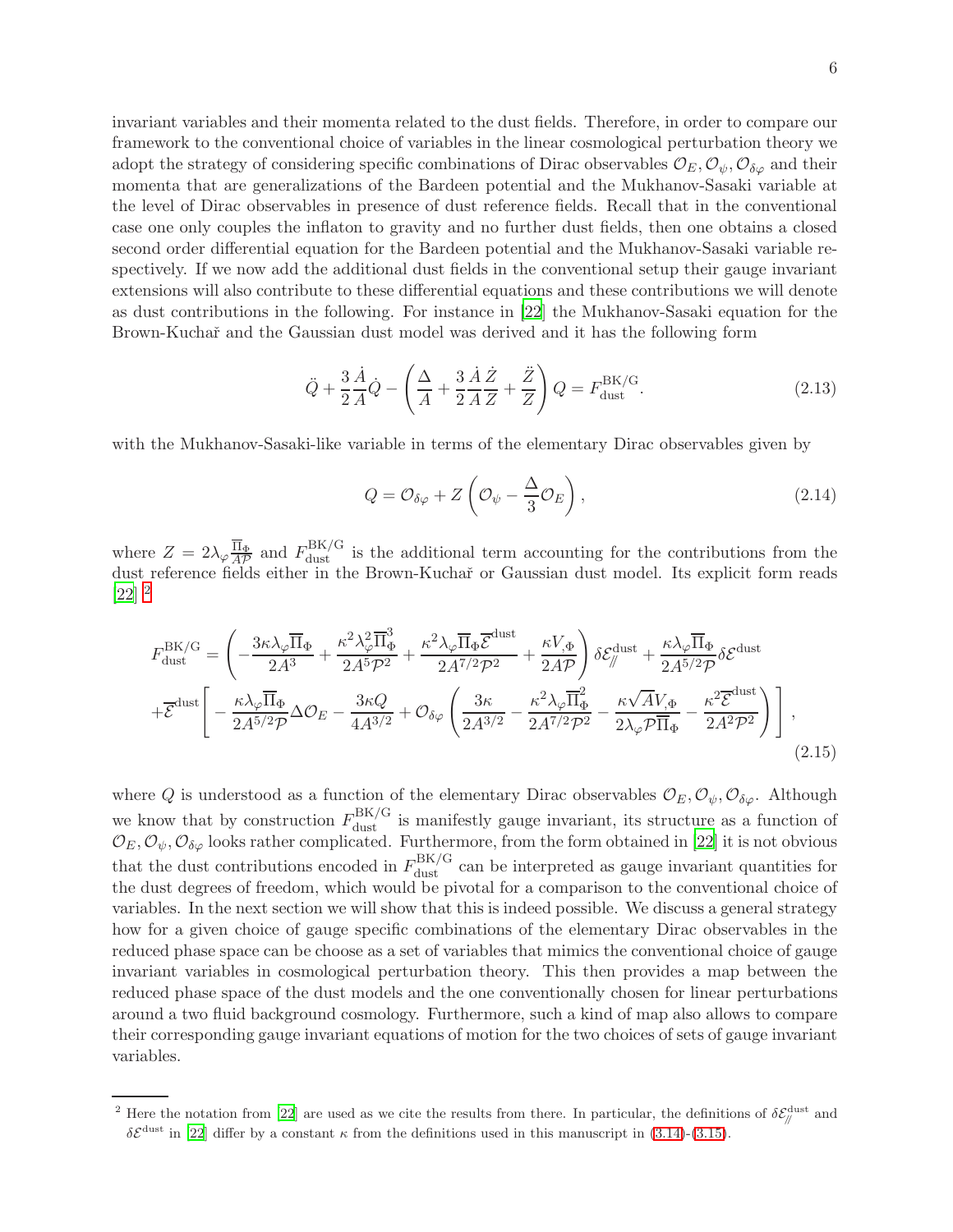# <span id="page-7-0"></span>III. THE BARDEEN AND MUKHANOV-SASAKI EQUATIONS IN THE BROWN-KUCHAR AND THE GAUSSIAN DUST MODELS

For both models, namely the Brown-Kuchaˇr and Gaussian dust models, as well as for both gauges the longitudinal as well as the spatially flat one we will follow the following strategy. In former works [\[16](#page-20-8), [22\]](#page-20-9) these models and gauges were analyzed using a set of Dirac observables associated with metric and matter degrees of freedom. In order to compare the results to the conventional case where the dust is absent, one needs to identify a convenient set of three gauge invariant quantities in the scalar sector and their dynamics. In the former works such an identification has only been presented for one out of the three independent gauge invariant variables. Whereas for models that include an inflaton coupled to gravity, for each gauge only one independent gauge invariant variable exists. For the longitudinal gauge this corresponds to the Bardeen potential, where as for the spatially-flat gauge this gauge-invariant quantity is the Mukhanov-Sasaki variable. As expected the choice of gauge invariant variables is tightly connected to the chosen gauge. Moreover, in our case we investigate for each gauge two different dust models. Therefore, we expect for each chosen gauge to obtain a different set of three independent gauge invariant variables and since we consider two different dust models in general we expect for one chosen gauge different equations of motion for the gauge invariant variables depending on the chosen dust model. Because of this we will analyse the aforementioned four possible cases in this article. Further, we will show that for each gauge and each model, the choice of the set of gauge invariant variables is strongly connected with the choice of geometrical clocks in the conventional case [\[21](#page-20-11)] where these geometrical clocks are gauged to vanish allowing to embed the conventional case into these dust models, where these geometrical clocks no longer vanish, at the gauge invariant level.

In order to find a map that relates the set of independent physical degrees of freedom in the reduced phase space obtained by taking dust as reference fields and the conventional choice of variables we consider again the full phase space of all scalar degrees of freedom. This means in addition to  $\mathcal{O}_E, \mathcal{O}_\psi, \mathcal{O}_{\delta\varphi}$  and their conjugate momenta we consider the Dirac observables  $\mathcal{O}_\phi$  and  $\mathcal{O}_B$ associated with the perturbed lapse function and scalar contribution to the perturbed shift vector as well as their conjugate momenta. Note that these are no independent degrees of freedom since on the reduced phase space these are functions of the independent Dirac observables. However, reconsidering them at this stage allows us to construct the desired map in a more systematic fashion. Next, we consider the way gauge invariant observables are constructed in linear cosmological perturbation theory and carry this over to our set of variables consisting of  $\mathcal{O}_E, \mathcal{O}_\psi, \mathcal{O}_{\delta\varphi}, \mathcal{O}_\phi$  and  $\mathcal{O}_B$  and their momenta yielding

<span id="page-7-1"></span>
$$
\mathcal{O}_{\phi}^{\text{GI}} = \mathcal{O}_{\phi} - \frac{1}{N} b_{,\tau}, \qquad \mathcal{O}_{p_{\phi}}^{\text{GI}} = \mathcal{O}_{p_{\phi}},
$$
\n
$$
\mathcal{O}_{B}^{\text{GI}} = \mathcal{O}_{B} + \frac{N}{A} b - \hat{b}_{,\tau}, \qquad \mathcal{O}_{p_{B}}^{\text{GI}} = \mathcal{O}_{p_{B}},
$$
\n
$$
\mathcal{O}_{E}^{\text{GI}} = \mathcal{O}_{E} - \hat{b}, \qquad \mathcal{O}_{p_{E}}^{\text{GI}} = \mathcal{O}_{p_{E}} + \frac{Nb}{4AH} + \hat{b},
$$
\n
$$
\mathcal{O}_{\psi}^{\text{GI}} = \mathcal{O}_{\psi} - \frac{H}{N} b - \frac{1}{3} \Delta \hat{b}, \qquad \mathcal{O}_{p_{\psi}}^{\text{GI}} = \mathcal{O}_{p_{\psi}} + \left(\frac{H}{4N} + \frac{\kappa N}{8H} p\right) b - \frac{1}{6} \Delta \left(\frac{N}{AH} b + \hat{b}\right),
$$
\n
$$
\mathcal{O}_{\delta\varphi}^{\text{GI}} = \mathcal{O}_{\delta\varphi} - \frac{\lambda_{\varphi} \bar{\pi}_{\varphi}}{A^{3/2} b}, \qquad \mathcal{O}_{\delta\pi_{\varphi}}^{\text{GI}} = \mathcal{O}_{\delta\pi_{\varphi}} - \bar{\pi}_{\varphi} \Delta \hat{b} + \frac{A^{3/2} V_{,\bar{\varphi}}}{2\lambda_{\varphi}} b. \tag{3.1}
$$

Above the superscript " $GT$ " indicates that the new variables after the transformations are also gauge invariant quantities since b and  $\hat{b}$ , which are chosen to be the gauge invariant analogues of the gauge descriptors in the conventional theory, are functions of the elementary canonical variables in the reduced phase space. With an appropriate choice of  $b$  and  $b$ , one can find the observable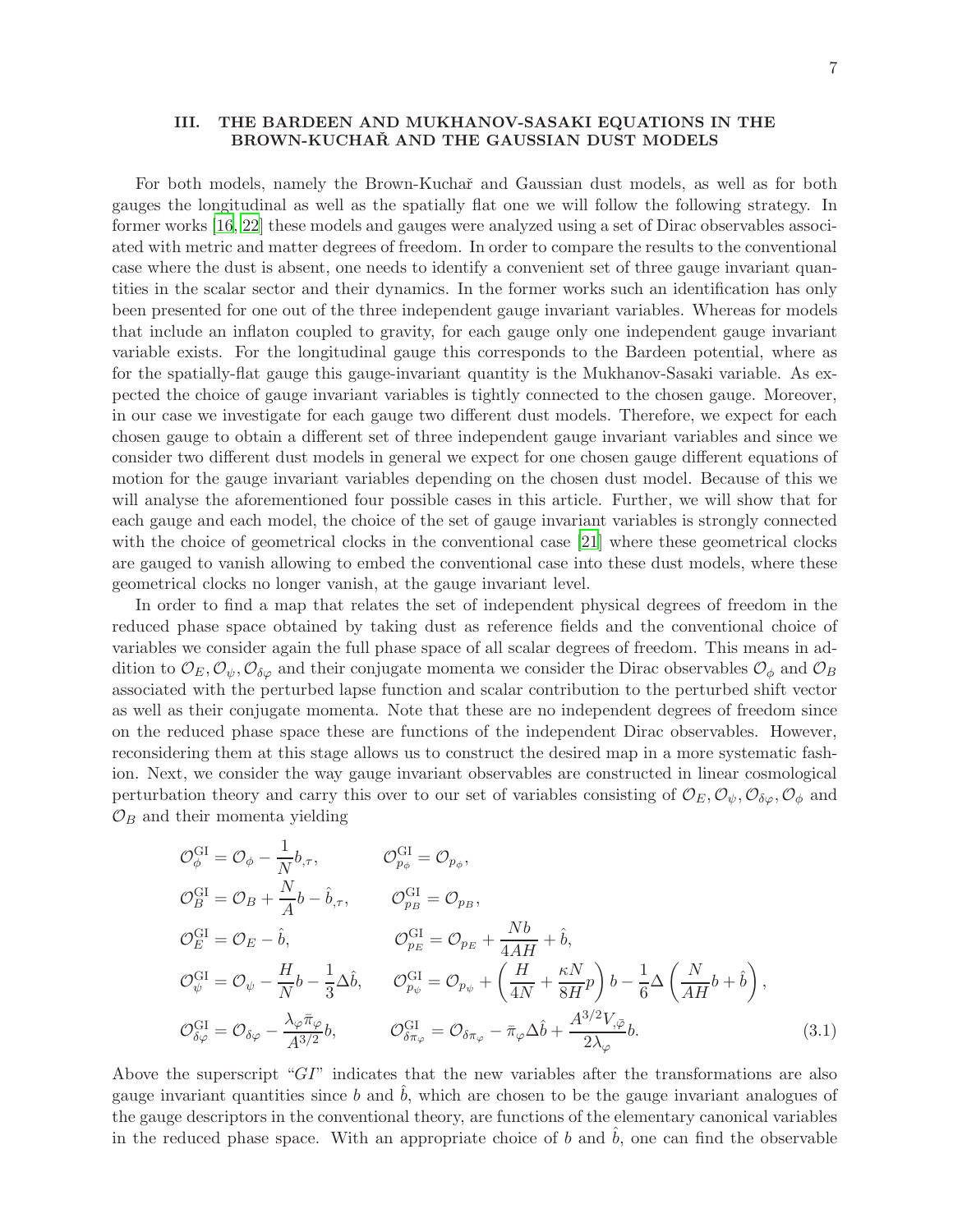8

analogues of the relevant quantities in some particular gauges in the conventional theory as we discuss in the next subsection. Note that for the two dust models considered in this work though  $\mathcal{O}_{\phi}$  vanishes, however  $\mathcal{O}_{\phi}^{\text{GI}}$  is in general non-vanishing. The non-vanishing of the latter will play an important role in our later discussion.

### <span id="page-8-0"></span>A. The Bardeen potential and the Mukhanov-Sasaki variable in the reduced phase space

In order to know the way the gauge invariant analogues of the gauge descriptors need to be chosen for a specific choice of gauge, we can apply the results obtained in [\[19,](#page-20-12) [20](#page-20-10)] on geometrical clocks in the relational formalism and carry them over to our situation here. Following the results from [\[19](#page-20-12), [20](#page-20-10)] we choose for the longitudinal gauge b and b to be the following functions on the reduced phase space

<span id="page-8-1"></span>
$$
b^{L} = -\frac{4AH}{N} \left( \mathcal{O}_{E} + \mathcal{O}_{p_{E}} \right), \quad \hat{b}^{L} = \mathcal{O}_{E}.
$$
\n(3.2)

The analogues of the Bardeen potential and its momenta in the reduced phase space are then obtained as

<span id="page-8-3"></span>
$$
\mathcal{O}_{\psi}^{L} := \mathcal{O}_{\psi} + \frac{4AH^2}{N^2} \left( \mathcal{O}_E + \mathcal{O}_{p_E} \right) - \frac{1}{3} \Delta \mathcal{O}_E, \tag{3.3}
$$

$$
\mathcal{O}_{p_{\psi}}^{L} := \mathcal{O}_{p_{\psi}} - \left(\frac{AH^2}{N^2} + \frac{\kappa Ap}{2}\right)(\mathcal{O}_E + \mathcal{O}_{p_E}) + \frac{1}{2}\Delta\mathcal{O}_E + \frac{2}{3}\Delta\mathcal{O}_{p_E},\tag{3.4}
$$

where the superscript " $L$ " is used to denote physical observables in the reduced phase space in the longitudinal gauge. In the following, we simply refer to  $\mathcal{O}_{\psi}^{L}$  as the Bardeen potential in the longitudinal gauge. Similarly, one can find the remaining variables in the longitudinal gauge, which are

$$
\mathcal{O}_{\phi}^{L} = -\mathcal{O}_{\psi}^{L}, \quad \mathcal{O}_{p_{\phi}}^{L} = \mathcal{O}_{p_{\phi}}, \quad \mathcal{O}_{E}^{L} = 0, \quad \mathcal{O}_{p_{E}}^{L} = 0, \quad \mathcal{O}_{B}^{L} = 0, \quad \mathcal{O}_{p_{B}}^{L} = \mathcal{O}_{p_{B}}, \tag{3.5}
$$

where  $\mathcal{O}_{p_B}$  and  $\mathcal{O}_{p_\phi}$  are the primary constraints. The corresponding new variables for the matter sector are given by

<span id="page-8-4"></span>
$$
\mathcal{O}_{\delta\varphi}^{L} := \mathcal{O}_{\delta\varphi} + \frac{4\lambda_{\varphi}\bar{\pi}_{\varphi}H}{NA^{1/2}} \left(\mathcal{O}_{E} + \mathcal{O}_{p_{E}}\right),
$$
\n
$$
\mathcal{O}_{\delta\pi_{\varphi}}^{L} := \mathcal{O}_{\delta\pi_{\varphi}} - \bar{\pi}_{\varphi}\Delta\mathcal{O}_{E} - \frac{2HA^{5/2}V_{,\bar{\varphi}}}{\lambda_{\varphi}N}\left(\mathcal{O}_{E} + \mathcal{O}_{p_{E}}\right).
$$
\n(3.6)

Note that of course not all of these just constructed gauge invariant combinations are independent from each other, and some even vanish. However, considering all these variables and rewriting the Hamilton's equations of motion in terms of them, provides a systematic way to derive a second order differential equation of the Bardeen potential including some modifications due to the gauge invariant contributions from the dust energy and dust momentum density. This result then automatically leads to a convenient choice for the remaining two independent degrees of freedom in addition to the Bardeen potential in the reduced phase space.

Similarly if we are interested in the spatially flat gauge, then we aim at constructing the analogue of the Mukhanov-Sasaki variable in the reduced phase space by choosing

<span id="page-8-2"></span>
$$
b^S = \frac{N}{H} \left( \mathcal{O}_{\psi} - \frac{1}{3} \Delta \mathcal{O}_E \right), \quad \hat{b}^S = \mathcal{O}_E, \tag{3.7}
$$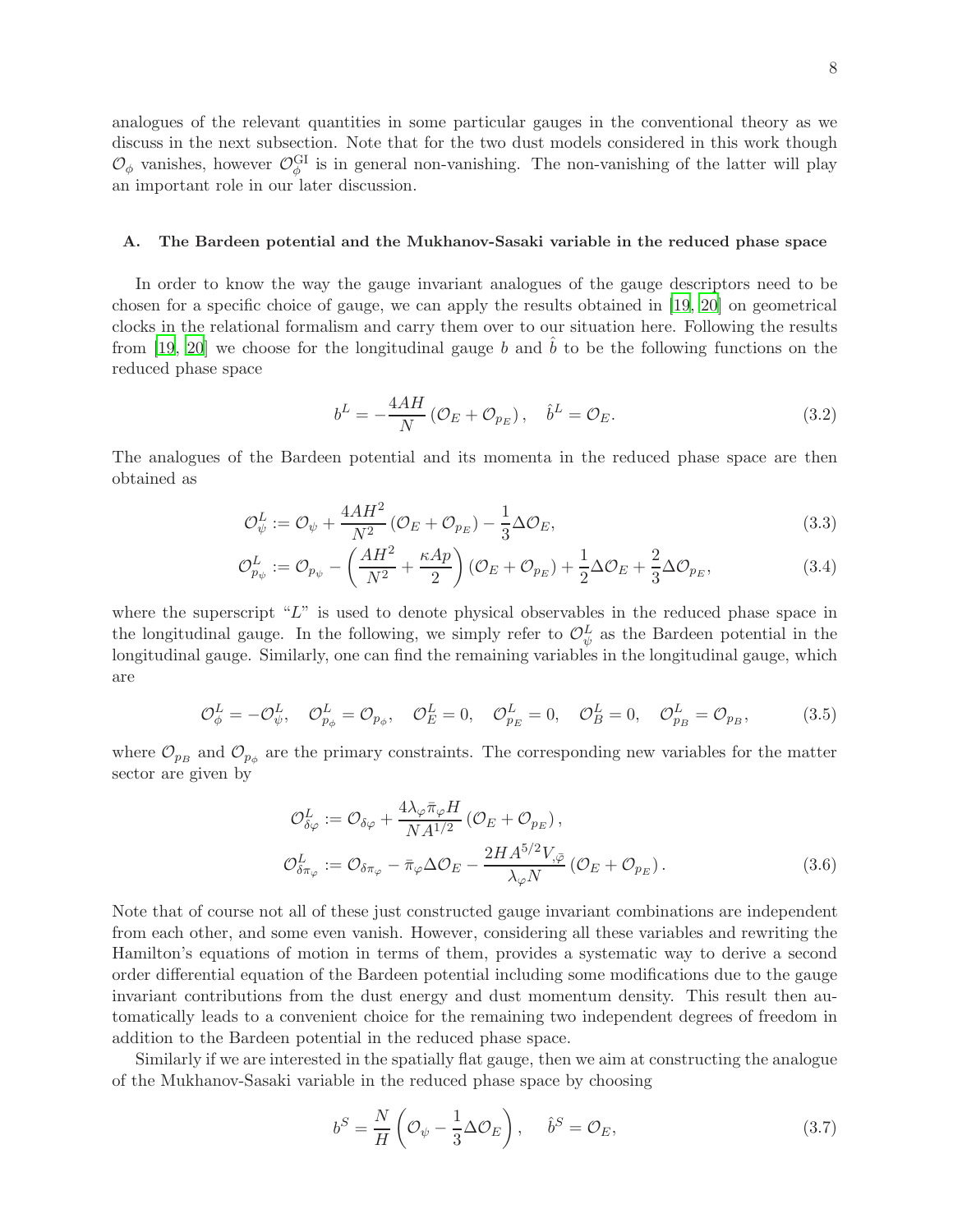which once plugged into [\(3.1\)](#page-7-1) yields

<span id="page-9-1"></span>
$$
Q := \mathcal{O}_{\delta\varphi}^{S} = \mathcal{O}_{\delta\varphi} - \frac{\lambda_{\varphi}\bar{\pi}_{\varphi}N}{HA^{3/2}} \left(\mathcal{O}_{\psi} - \frac{1}{3}\Delta\mathcal{O}_{E}\right),
$$
  
\n
$$
P_{Q} := \mathcal{O}_{\delta\pi_{\varphi}}^{S} = \mathcal{O}_{\delta\pi_{\varphi}} - \bar{\pi}_{\varphi}\Delta\mathcal{O}_{E} + \frac{NA^{3/2}V_{,\bar{\varphi}}}{2\lambda_{\varphi}H} \left(\mathcal{O}_{\psi} - \frac{1}{3}\Delta\mathcal{O}_{E}\right).
$$
\n(3.8)

Above Q denotes the Mukhanov-Sasaki-like variable and  $P_{\mathcal{Q}}$  its conjugate momentum in the reduced phase space, where capital  $P$  is used to denote the conjugate momentum of the Dirac observables. The superscript "S" is due to the fact that the Mukhanov-Sasaki variable has a natural physical interpretation in the spatially flat gauge in conventional perturbation theory (see for eg. [\[20](#page-20-10)]). As in the case of the longitudinal gauge, one can find the remaining new variables for the choice of spatially flat gauge. These are given by

$$
\mathcal{O}_{\psi}^{S} := 0, \quad \mathcal{O}_{p_{\psi}}^{S} := \mathcal{O}_{p_{\psi}} + \left(\frac{1}{4} + \frac{\kappa N^{2} p}{8H^{2}} - \frac{N^{2} \Delta}{6AH^{2}}\right) \left(\mathcal{O}_{\psi} - \frac{1}{3} \Delta \mathcal{O}_{E}\right) - \frac{1}{6} \Delta \mathcal{O}_{E},
$$
\n
$$
\mathcal{O}_{\phi}^{S} := \mathcal{O}_{\phi} - \left(\frac{\dot{N}}{HN} - \frac{\dot{H}}{H^{2}}\right) \left(\mathcal{O}_{\psi} - \frac{1}{3} \Delta \mathcal{O}_{E}\right) - \frac{1}{H} \left(\mathcal{O}_{\psi} - \frac{1}{3} \Delta \mathcal{O}_{E}\right), \quad \mathcal{O}_{p_{\phi}}^{S} := \mathcal{O}_{p_{\phi}},
$$
\n
$$
\mathcal{O}_{B}^{S} := \frac{N^{2}}{AH} \left(\mathcal{O}_{\psi} - \frac{1}{3} \Delta \mathcal{O}_{E}\right) + 4H \left(\mathcal{O}_{E} + \mathcal{O}_{p_{E}}\right), \quad \mathcal{O}_{p_{B}}^{S} := \mathcal{O}_{p_{B}},
$$
\n
$$
\mathcal{O}_{E}^{S} = 0, \quad \mathcal{O}_{p_{E}}^{S} = \frac{N^{2}}{4AH^{2}} \left(\mathcal{O}_{\psi} - \frac{1}{3} \Delta \mathcal{O}_{E}\right) + \mathcal{O}_{E} + \mathcal{O}_{p_{E}}.
$$
\n(3.9)

Similar to the case in the longitudinal gauge, these elements of the set of variables are not independent, but the set provides a possibility to systematically identify the independent variables that are most convenient to compare our framework to the conventional one.

In the following, we derive the equations of motion of the Bardeen potential and the Mukhanov-Sasaki variable in the reduced phase space of the Brown-Kuchař and the Gaussian dust models. As mentioned above, there are three independent scalar degrees of freedom in the linearized reduced phase space which are in general coupled to one another. Hence, neither the Bardeen potential nor the Mukhanov-Sasaki variable on its own can fully describe the evolution of the linear perturbations in the dust models. It is necessary to find two further independent variables in the reduced phase space that form together along with the Bardeen potential and the Mukhanov-Sasaki variable respectively a closed system of evolution equations. Our guiding principle will be that by construction we know that these two additional independent variables are related to the gauge invariant extensions of the dust degrees of freedom. Once we have the equations of motions for the linear scalar perturbations in that form, we can easily identify the additional two independent variables. We explicitly show how to choose these two variables and moreover derive their coupled system of differential equations they build together with the (generalized) Bardeen and (generalized) Mukhanov-Sasaki equation respectively.

### <span id="page-9-0"></span>B. The Bardeen equation in the Brown-Kuchař dust model

In this subsection, we derive the Bardeen equation and the equations of motion of the other two variables which, coupled with the Bardeen potential, form a closed system for the evolution of the linear scalar perturbations in the Brown-Kuchaˇr dust model. The starting point is the observation that the transformations in  $(3.1)$  are compatible with the equations of motion  $(2.2)$ -[\(2.7\)](#page-4-2) for the elementary variables in the reduced phase space. That is to say, the set of new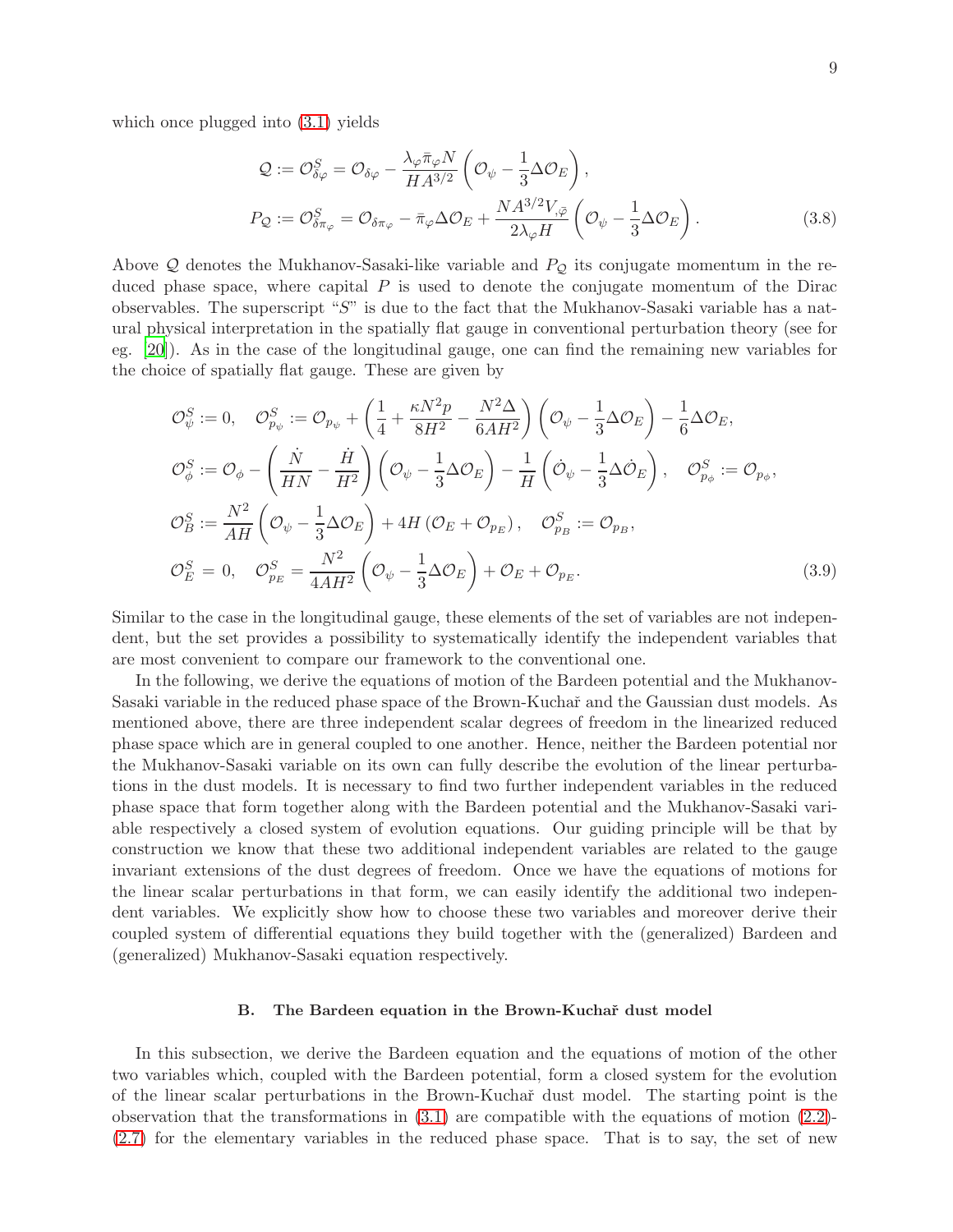variables obtained from  $(3.1)$  also satisfy the equations  $(2.2)-(2.7)$  $(2.2)-(2.7)$  once the old variables in these equations are promoted to the new ones. It is easy to check that all the additional terms related with the gauge descriptors are cancelled exactly if one solves for the old variables in terms of the new ones and then substitute them back into [\(2.2\)](#page-4-2)-[\(2.7\)](#page-4-2). As a result, the Hamilton's equations of motion for the Bardeen potential and its momentum are given by

<span id="page-10-1"></span>
$$
\dot{\mathcal{O}}_{\psi}^{L} = 2H \left( \mathcal{O}_{p_{\psi}}^{L} - \mathcal{O}_{\psi}^{L} \right),\tag{3.10}
$$

$$
\dot{\mathcal{O}}_{p_{\psi}}^{L} = \left(-\frac{1}{2}H + \frac{\kappa N^2}{4H}p\right)\left(\mathcal{O}_{p_{\psi}}^{L} - \frac{1}{2}\mathcal{O}_{\psi}^{L}\right) - \frac{\kappa N^2 \delta T^L}{8H} + \left(\frac{1}{4}H + \frac{\kappa N^2}{8H}p\right)\mathcal{O}_{\psi}^{L},\tag{3.11}
$$

where we have used  $\mathcal{O}_{\phi}^{L} = -\mathcal{O}_{\psi}^{L}$  and  $\mathcal{O}_{B}^{L} = 0$ . Moreover, the linear perturbation of the trace of the spatial components of the energy momentum tensor in the longitudinal gauge is given by

$$
\delta T^{L} = -3\lambda_{\varphi} \frac{\bar{\pi}_{\varphi}^{2}}{A^{3}} \mathcal{O}_{\psi}^{L} + \frac{\lambda_{\varphi} \bar{\pi}_{\varphi}}{A^{3}} \mathcal{O}_{\delta \pi_{\varphi}}^{L} - \frac{V_{,\bar{\varphi}}}{2\lambda_{\varphi}} \mathcal{O}_{\delta \varphi}^{L}.
$$
\n(3.12)

Taking the time derivative of  $(3.10)$  and with the help of  $(3.11)$ , it is straightforward to obtain the equation of motion for the Bardeen potential in the reduced phase space which turns out to be

<span id="page-10-2"></span>
$$
\ddot{\mathcal{O}}_{\psi}^{L} = \left(\frac{\dot{N}}{N} - 4H\right)\dot{\mathcal{O}}_{\psi}^{L} + \frac{\kappa N^{2}p}{2}\mathcal{O}_{\psi}^{L} - \frac{\kappa N^{2}}{4}\delta T^{L}.
$$
\n(3.13)

In order to compare [\(3.13\)](#page-10-2) with its counterpart in the conventional perturbation theory, one needs to express  $\mathcal{O}^L_{\delta\pi_\varphi}$  and  $\mathcal{O}^L_{\delta\varphi}$  in  $\delta T^L$  in terms of the Bardeen potential, its time derivative and the contributions corresponding to the dust. This can be achieved by perturbing the total Hamiltonian and diffeomorphism constraints, which yields

<span id="page-10-0"></span>
$$
-\delta \mathcal{E}^{\text{dust}} = \delta C = 4\sqrt{A}\Delta \left(\mathcal{O}_{\psi} - \frac{1}{3}\Delta \mathcal{O}_{E}\right) - \frac{3\sqrt{A}\mathcal{P}^{2}}{2} \left(\mathcal{O}_{\psi} + 4\mathcal{O}_{p_{\psi}}\right) + \kappa A^{3/2} \left(\frac{V_{,\bar{\varphi}}\mathcal{O}_{\delta\varphi}}{2\lambda_{\varphi}} + \frac{\lambda_{\varphi}\pi_{\varphi}\mathcal{O}_{\delta\pi_{\varphi}}}{A^{3}} - 3p\mathcal{O}_{\psi}\right),
$$
(3.14)

$$
-\delta \mathcal{E}_{\parallel}^{\text{dust}} = \delta \hat{C} = \kappa \pi_{\varphi} \mathcal{O}_{\delta \varphi} - 4A \mathcal{P} \left( \frac{2}{3} \Delta \left( \mathcal{O}_E + \mathcal{O}_{p_E} \right) + \mathcal{O}_{p_{\psi}} - \frac{\mathcal{O}_{\psi}}{2} \right). \tag{3.15}
$$

Although the above formulae are in terms of the elementary Dirac observables, they can be easily expressed in terms of our new variables in the longitudinal gauge. The resulting equations are,

<span id="page-10-3"></span>
$$
-\delta \mathcal{E}_L^{\text{dust}} = \frac{-3\mathcal{P}^2 \sqrt{A}}{2} \left( \mathcal{O}_{\psi}^L + 4\mathcal{O}_{p_{\psi}}^L \right) + 4\sqrt{A} \Delta \mathcal{O}_{\psi}^L + 3\kappa \bar{\mathcal{E}}^{\text{dust}} \mathcal{O}_{\psi}^L + \kappa A^{3/2} \left( \frac{V_{,\bar{\varphi}}}{2\lambda_{\varphi}} \mathcal{O}_{\delta\varphi}^L + \frac{\lambda_{\varphi} \bar{\pi}_{\varphi}}{A^3} \mathcal{O}_{\delta\pi_{\varphi}}^L - 3p \mathcal{O}_{\psi}^L \right) =: \delta C_L,
$$
\n(3.16)

$$
-\delta \mathcal{E}_{\parallel,L}^{\text{dust}} = \kappa \pi_{\varphi} \mathcal{O}_{\delta \varphi}^{L} - 4A \mathcal{P} \left( \mathcal{O}_{p_{\psi}}^{L} - \frac{\mathcal{O}_{\psi}^{L}}{2} \right) =: \delta \hat{C}_{\parallel,L}.
$$
\n(3.17)

Here we have introduced  $\delta \mathcal{E}_L$  and  $\delta \mathcal{E}_{\parallel,L}^{\text{dust}}$  which are the analogues of the gauge invariant perturbations of the dust energy and momentum density in the longitudinal gauge in a two fluid system. As can be seen in our case on the reduced dust space, these can be expressed completely in terms of the geometric and inflaton degrees of freedom. Their explicit form reads

<span id="page-10-4"></span>
$$
\delta \mathcal{E}_L^{\text{dust}} = -\delta C_L = -\delta C + \kappa \bar{C} \left( 3\mathcal{O}_{\psi}^L + \Delta \hat{b}^L \right),\tag{3.18}
$$

$$
\delta \mathcal{E}_{\parallel,L}^{\text{dust}} = -\delta \hat{C}_{\parallel,L} = -\delta \hat{C} + \kappa \bar{C} b^L,\tag{3.19}
$$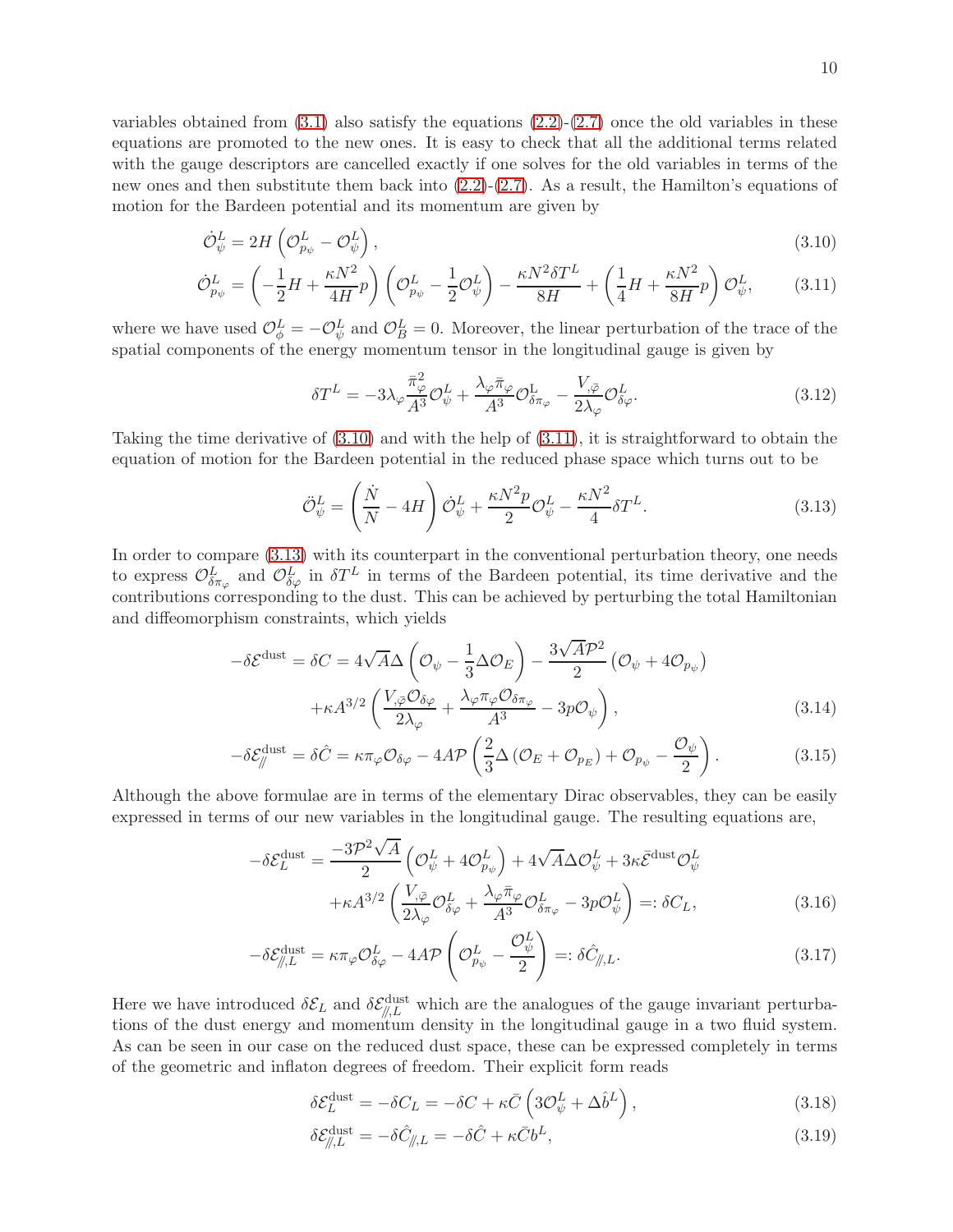and  $\overline{C}$  is the contribution of geometry and the inflaton to total Hamiltonian constraint of the background given by

$$
\bar{C} = -\frac{3\mathcal{P}^2\sqrt{A}}{2\kappa} + \frac{\lambda_{\varphi}\bar{\pi}_{\varphi}^2}{2A^{3/2}} + \frac{VA^{3/2}}{2\lambda_{\varphi}}.\tag{3.20}
$$

Let us compare this to the situation of a system involving gravity and the inflaton only where one uses the conventional linearized geometrical clocks. In this case  $\delta C_L$  and  $\delta \hat{C}_{\parallel,L}$  both vanish because then  $\bar{C}$  and  $\delta C$  are the total background and linearised Hamiltonian constraint. Moreover  $b^L$  is the gauge fixing condition of the longitudinal gauge.

Now it is straightforward to solve for  $\mathcal{O}^L_{\delta\varphi}$  and  $\mathcal{O}^L_{\delta\pi_{\varphi}}$  from [\(3.16\)](#page-10-3)-[\(3.17\)](#page-10-3), to obtain

<span id="page-11-0"></span>
$$
\mathcal{O}_{\delta\varphi}^{L} = \frac{2A\mathcal{P}}{\kappa\bar{\pi}_{\varphi}} \left( \mathcal{O}_{\psi}^{L} + \frac{\dot{\mathcal{O}}_{\psi}^{L}}{H} \right) + \frac{\delta\hat{C}_{\mathit{//},L}}{\kappa\bar{\pi}_{\varphi}},
$$
\n
$$
\frac{\lambda_{\varphi}\bar{\pi}_{\varphi}}{A^{3}} \mathcal{O}_{\delta\pi_{\varphi}}^{L} = \frac{\delta C_{L}}{\kappa A^{3/2}} + \frac{3\mathcal{P}^{2}}{2\kappa A} \left( 5\mathcal{O}_{\psi}^{L} + \frac{2}{H} \dot{\mathcal{O}}_{\psi}^{L} \right) - \frac{4}{\kappa A} \Delta \mathcal{O}_{\psi}^{L}
$$
\n
$$
+ 3\left( p + \frac{\bar{C}}{A^{3/2}} \right) \mathcal{O}_{\psi}^{L} - \frac{V_{,\bar{\varphi}}}{2\lambda_{\varphi}} \mathcal{O}_{\delta\varphi}^{L},
$$
\n(3.22)

where we have used  $\mathcal{O}_{p_{\psi}}^L = \mathcal{O}_{\psi}^L + \mathcal{O}_{\psi}^L/(2H)$ . Plugging [\(3.21\)](#page-11-0)-[\(3.22\)](#page-11-0) into [\(3.13\)](#page-10-2), the Bardeen equation finally takes its form as

<span id="page-11-1"></span>
$$
\ddot{\mathcal{O}}_{\psi}^{L} - \left(\frac{\dot{N}}{N} - 7H - \frac{N^{2}V_{,\bar{\varphi}}}{\dot{\bar{\varphi}}}\right)\dot{\mathcal{O}}_{\psi}^{L} - \frac{N^{2}}{A}\Delta\mathcal{O}_{\psi}^{L} - \left(\frac{\kappa N^{2}p}{2} - 3H^{2} - \frac{N^{2}V_{,\bar{\varphi}}}{\dot{\bar{\varphi}}}H\right)\mathcal{O}_{\psi}^{L}
$$
\n
$$
= \frac{N^{2}}{4A^{3/2}}\delta\mathcal{E}_{L}^{\text{dust}} - \frac{N^{3}V_{,\bar{\varphi}}}{4A^{3/2}\dot{\bar{\varphi}}}\delta\mathcal{E}_{\parallel/L}^{\text{dust}}
$$
\n
$$
= -\frac{N^{2}}{4A^{3/2}}\delta C_{L} + \frac{N^{3}V_{,\bar{\varphi}}}{4A^{3/2}\dot{\bar{\varphi}}}\delta\hat{C}_{\parallel,L} \equiv F_{\text{dust}}^{B}, \tag{3.23}
$$

where  $F_{\text{dust}}^B$  stands for the dust contributions in the Bardeen equation. We emphasize that here  $F_{\text{dust}}^B$  is understood as an additional contribution to the Bardeen equation if one compares to the system of an inflaton minimally coupled to gravity. As compared with this counterpart system, the above Bardeen equation in the Brown-Kuchaˇr dust model has two additional terms on the right hand side which are proportional to the perturbations of the dust energy density and dust momentum density respectively. Note that if one adds dust to the inflaton-gravity system in the conventional framework, then one obtains the same form of the above modified Bardeen equation albeit with variables which are gauge-invariant only till the linear order. In contrast, the  $F_{\text{dust}}^{B}$  term computed above using dust reference fields is a manifestly gauge invariant quantity. In absence of dust,  $\delta C_L$  and  $\delta \hat{C}_{\/,L}$  vanish and so does  $F_{\text{dust}}^B$ , one rediscovers the usual Bardeen equation in this limit.

Note that in our case the Bardeen equation itself does not describe the evolution of a closed system since the gauge invariant perturbations of the dust energy density and the dust momentum density also depend on other independent gauge invariant variables. Considering the form of  $F_{\text{dust}}^B$ , a convenient choice for the two further physical degrees of freedom would be the analogue of the gauge invariant extensions of the dust's energy and momentum densities, that is  $\delta \mathcal{E}_L^{\text{dust}}$  and  $\delta \mathcal{E}_{\parallel,L}^{\text{dust}}$ . Given their explicit forms in [\(3.18\)](#page-10-4) and [\(3.19\)](#page-10-4) together with the fact that  $\delta C$  and  $\delta \hat{C}$  are constants of motion in the Brown-Kuchař model, we can also choose  $b<sub>L</sub>$  and  $b<sub>L</sub>$  as the two gauge invariant variables in addition to the Bardeen potential. In the conventional approach  $b<sub>L</sub>$  and  $b<sub>L</sub>$  would not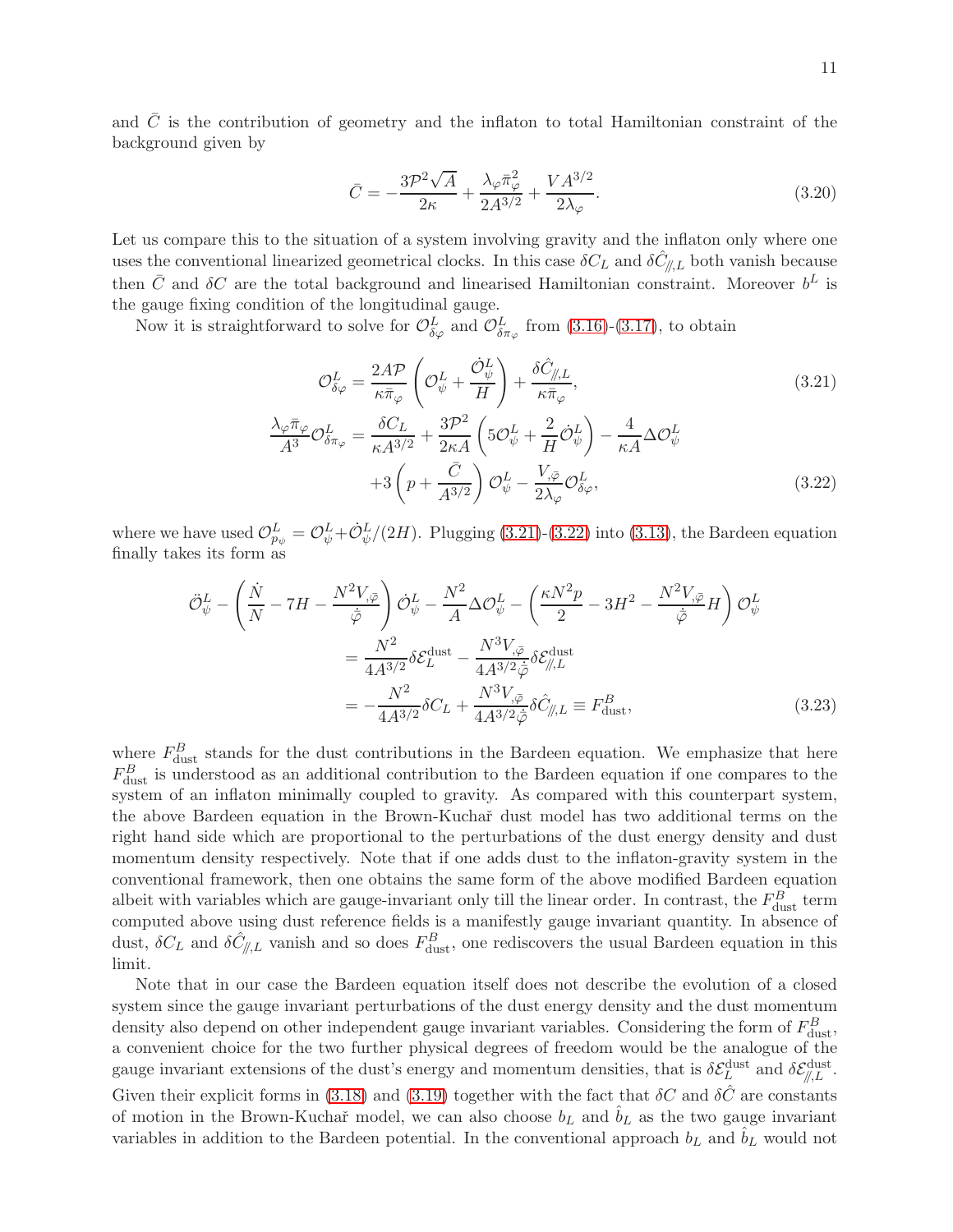be gauge invariant, but for the dust reference models they are built from elementary manifestly gauge invariant Dirac observables and thus any function of them is again gauge invariant. For the reason that  $b_L = \mathcal{O}_E$ , we work directly with  $\mathcal{O}_E$  and choose in the case of the longitudinal gauge a set of gauge invariant quantities consisting of  $(O_{\psi}^L, b^L, \mathcal{O}_E)$ . With this choice we need to express  $F_{\text{dust}}^B$  in terms of these gauge invariant variables and moreover also derive the evolution equations for these to obtain the system of differential equations that describe the evolution of the linear perturbations in the Brown-Kuchař model. In particular, substituting  $(3.18)$  and  $(3.19)$  into the expression of  $F_{\text{dust}}^B$ , we obtain

<span id="page-12-5"></span>
$$
F_{\text{dust}}^{B} = -\frac{N^2}{4A^{3/2}} \delta C + \frac{\kappa \bar{C} N^2}{4A^{3/2}} \left( 3\mathcal{O}_{\psi}^L + \Delta \mathcal{O}_E \right) + \frac{N^3 V_{,\bar{\varphi}}}{4A^{3/2} \dot{\bar{\varphi}}} \left( \delta \hat{C} + \kappa \overline{C} b^L \right). \tag{3.24}
$$

The Hamilton's equation of  $\mathcal{O}_E$  can be read from [\(2.3\)](#page-4-2), which, after introducing a new variable<sup>[3](#page-12-0)</sup>  $P_{b^S} = \frac{8A\mathcal{P}H}{N}(\mathcal{O}_E + \mathcal{O}_{P_E}),$  which is the conjugate momentum to  $b^S$ , yields

<span id="page-12-1"></span>
$$
\dot{\mathcal{O}}_E = -\frac{NP_{b^S}}{2A\mathcal{P}} - \frac{\delta\hat{C}}{\kappa A\overline{C}}.\tag{3.25}
$$

Moreover, the Hamilton's equation of  $P_{b^S}$  can be derived from [\(2.3\)](#page-4-2) and [\(2.6\)](#page-4-2), which takes the form

<span id="page-12-2"></span>
$$
\dot{P}_b s = \frac{4H^2\sqrt{A}}{N}b^S + \left(\frac{\dot{H}}{H} - \frac{\dot{N}}{N}\right)P_b s. \tag{3.26}
$$

Now combining [\(3.25\)](#page-12-1) and [\(3.26\)](#page-12-2), we can obtain the equation of motion for  $\mathcal{O}_E$ , namely,

<span id="page-12-3"></span>
$$
\ddot{\mathcal{O}}_E + \left(3H - \frac{\dot{N}}{N}\right)\dot{\mathcal{O}}_E = \frac{NHb^L}{A} + \frac{N^2}{A}\mathcal{O}_{\psi}^L - \left(H - \frac{\dot{N}}{N}\right)\frac{\delta\hat{C}}{\kappa A\overline{C}}.\tag{3.27}
$$

Finally, the differential equation which governs the dynamics of the gauge descriptor  $b^L$  can be derived in a straightforward way from its definition [\(3.2\)](#page-8-1) and the equations of motion [\(2.3\)](#page-4-2) and [\(2.5\)](#page-4-2). A simple calculation yields,

<span id="page-12-4"></span>
$$
\dot{b}^L - \left(\frac{\dot{H}}{H} - \frac{\dot{N}}{N} + \frac{3}{2}H + \frac{\kappa N^2 p}{4H}\right)b^L = N\mathcal{O}_{\psi}^L.
$$
\n(3.28)

We now compare the results obtained here to the conventional approach where no dust is coupled to gravity. As shown in [\[20](#page-20-10)], in the latter case  $b^L$  and  $\hat{b}^L$  are not gauge invariant but can be understood as the geometrical clocks for the Hamiltonian and spatial diffeomorphism constraints respectively. Hence, these are gauge fixing constraints that are both gauged to zero. Since no dust is present  $\delta C$  and  $\delta \hat{C}$  both vanish and this implies  $F_{\text{dust}}^B$  vanishes as well. Hence, we rediscover the conventional Bardeen equation in this case. If we consider the differential equations in [\(3.27\)](#page-12-3) and [\(3.28\)](#page-12-4) then the limit to the conventional case should be taken with care. While in the dust models  $\mathcal{O}_{\phi} = 0$ , however in the conventional case this is not true in the longitudinal gauge. For the conventional case in [\(3.27\)](#page-12-3),  $\mathcal{O}_E = \mathcal{O}_E = \mathcal{O}_E = b^L = b^L = \delta \hat{C} = 0$  and thus it seems that in this case [\(3.27\)](#page-12-3) forces the Bardeen potential  $\mathcal{O}_{\psi}^{L}$  to vanish. However, it is important to note that in the conventional case there is an additional  $\mathcal{O}_{\phi}^{L}$  term in that differential equation and then [\(3.27\)](#page-12-3) would just yield that the two Bardeen potentials are not independent but just differ by a sign in

<span id="page-12-0"></span><sup>&</sup>lt;sup>3</sup> Similar to the notation for the conjugate momentum of the Mukhanov-Sasaki variable in [\(3.8\)](#page-9-1), we use capital P to denote the momentum of the Dirac observable  $b^S$ .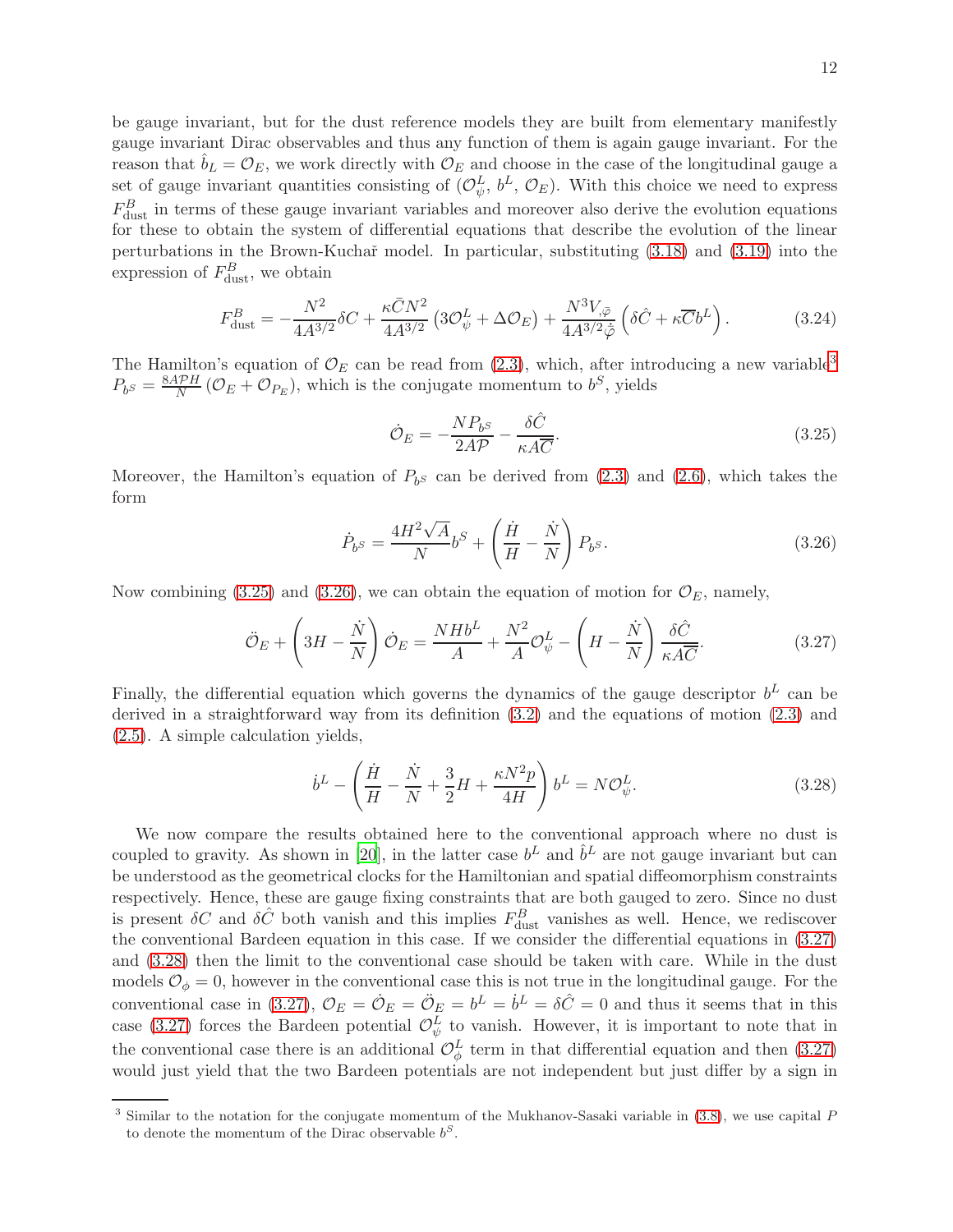our conventions in agreement with the results in [\[20](#page-20-10)]. The same is true for the differential equation for  $b^L$  in [\(3.28\)](#page-12-4) and thus in the conventional case this equations yields no further information.

Finally, we would like to point out that in the conventional two-fluid system consisting of an inflaton field and the dust fields  $(T, S<sup>i</sup>)$ , there are also six scalar physical degrees of freedom at the linear order of the perturbations. In particular, in addition to the Bardeen potential  $\psi^{(gi,L)}$  and its momentum  $p_{\psi}^{(gi,L)}$  $\psi_{\psi}^{(y,\nu)}$ , one can also construct the other four scalar physical degrees of freedom from the gauge invariant perturbations of the dust fields and their respective momenta. Specifically, in the longitudinal gauge, these gauge invariant perturbations look like

<span id="page-13-3"></span>
$$
\psi^{(gi,L)} = \psi + \frac{4AH^2}{N^2} \left( E + p_E \right) - \frac{1}{3} \Delta E, p_{\psi}^{(gi,L)} = p_{\psi} - \left( \frac{AH^2}{N^2} + \frac{\kappa Ap}{2} \right) \left( E + p_E \right) + \frac{1}{2} \Delta E + \frac{2}{3} \Delta p_E,
$$
\n(3.29)

$$
\delta T^{(gi,L)} = \delta T + \frac{4AH}{\kappa N} \left( E + p_E \right), \quad \delta P_T^{(gi,L)} = \delta P - \frac{\overline{P}}{\kappa} \Delta E,\tag{3.30}
$$

$$
\delta \hat{S}^{(gi,L)} = \delta \hat{S}, \quad \delta P_{\hat{S}}^{(gi,L)} = \delta P_{\hat{S}} - \frac{\overline{P}_i}{\kappa} \partial_i E,\tag{3.31}
$$

where  $(P, P_i)$  are the conjugate momenta of  $(T, S^i)$  and  $\overline{P}$  and  $\overline{P}_i$  denote the background quantities of each variable. As compared with the physical degrees of freedom in the reduced phase space of the relational formalism with the dust reference clocks, the gauge invariant quantities in the conventional two fluid systems are gauge-invariant only at the linear order of the perturbations.

### <span id="page-13-0"></span>C. The Mukhanov-Sasaki equation in the Brown-Kuchař dust model

In the Brown-Kuchař dust model, the Mukhanov-Sasaki equation can be derived in a similar way as discussed in the above subsection. In the following, we briefly outline the main results and leave the detailed derivations to Appendix [A.](#page-18-0) The starting point is the Hamilton's equations of motion for  $\mathcal Q$  and its momentum  $P_{\mathcal Q}$  which can be obtained from [\(2.4\)](#page-4-2) and [\(2.7\)](#page-4-2) under the spatially-flat gauge [\(3.7\)](#page-8-2),

<span id="page-13-1"></span>
$$
\dot{\mathcal{Q}} = \frac{\lambda_{\varphi} \bar{\pi}_{\varphi} N}{A^{3/2}} \left( \mathcal{O}_{\phi}^{S} + \frac{P_{\mathcal{Q}}}{\bar{\pi}_{\varphi}} \right),\tag{3.32}
$$

$$
\dot{P}_{\mathcal{Q}} = \bar{\pi}_{\varphi} \Delta \mathcal{O}_{B}^{S} + \frac{NA^{3/2}}{\lambda_{\varphi}} \left( -\frac{V_{,\bar{\varphi}}}{2} \mathcal{O}_{\phi}^{S} + \frac{\Delta \mathcal{Q}}{A} - \frac{V_{,\bar{\varphi}\bar{\varphi}}}{2} \mathcal{Q} \right).
$$
\n(3.33)

Taking the time derivative of [\(3.32\)](#page-13-1) and then using [\(3.33\)](#page-13-1), one can obtain a second order differential equation for Q, which includes terms proportional to  $\mathcal{O}_{\phi}^S$ ,  $\dot{\mathcal{O}}_{\phi}^S$  and  $\mathcal{O}_{B}^S$  as the source terms. Next, we need to relate these source terms with the gauge invariant perturbations of the dust energy density and momentum density in the spatially flat gauge, which as discussed in Appendix [A](#page-18-0) are given respectively by eqs. $(A.3)$  and  $(A.11)$ . It turns out that in terms of these gauge invariant perturbations of the dust energy and momentum densities, the Mukhanov-Sasaki equation can be cast into the form

<span id="page-13-2"></span>
$$
\ddot{\mathcal{Q}} - \left(\frac{\dot{N}}{N} - 3H\right)\dot{\mathcal{Q}} - \frac{N^2}{A}\Delta\mathcal{Q} + \left(\frac{N^2}{2}V_{,\bar{\varphi}\bar{\varphi}} + \frac{\kappa\bar{\pi}_{\varphi}N^3V_{,\bar{\varphi}}}{2HA^{3/2}} + \frac{\kappa^2N^4\bar{\pi}_{\varphi}^2V}{32H^2A^3} + \frac{9\lambda_{\varphi}\kappa N^2\bar{\pi}_{\varphi}^2}{8A^3} - \frac{3\lambda_{\varphi}^2\kappa^2N^4\bar{\pi}_{\varphi}^4}{32H^2A^6}\right)\mathcal{Q} = F_{\text{dust}}^{\text{MS}},\tag{3.34}
$$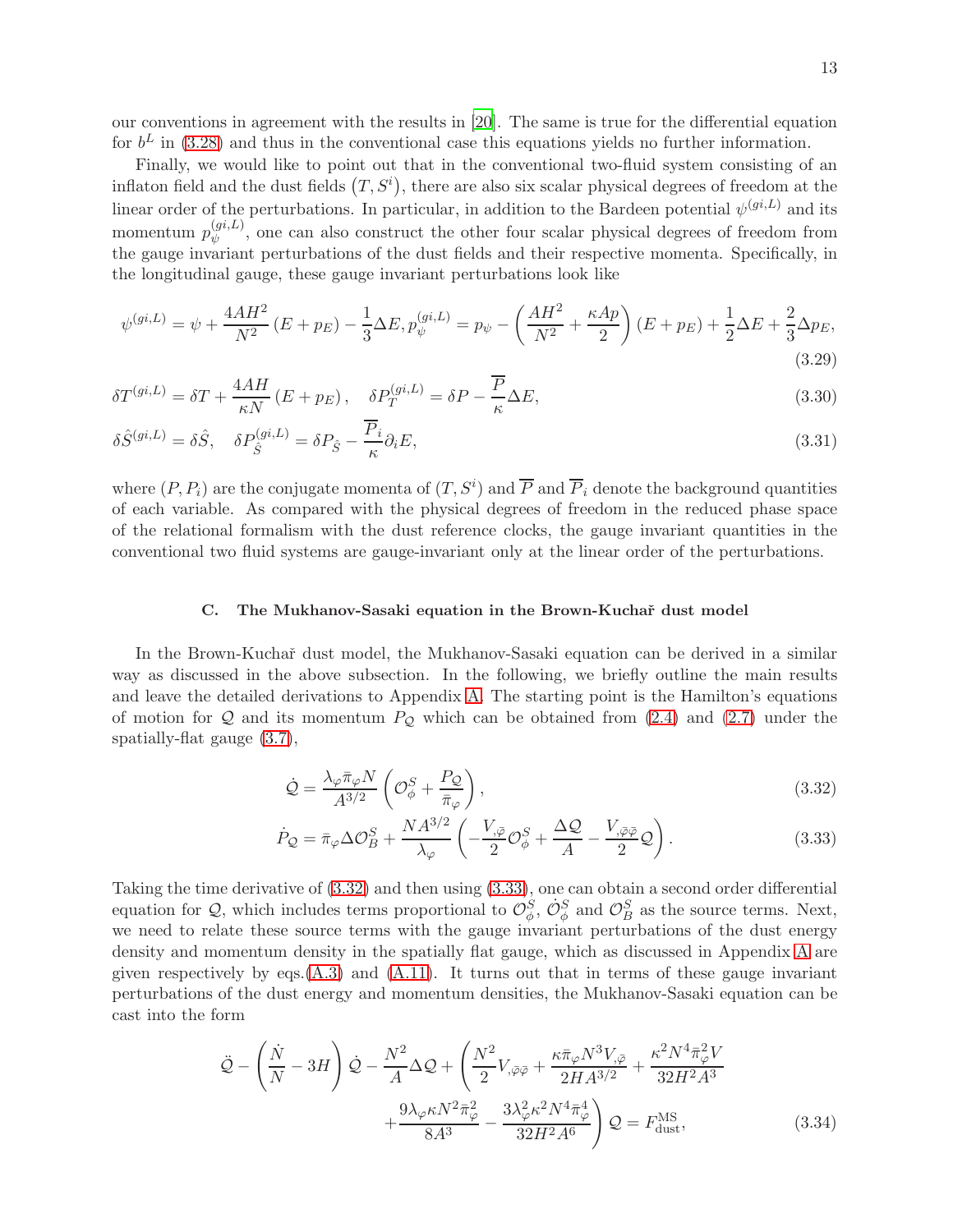with the contributions due to the dust given explicitly by

<span id="page-14-1"></span>
$$
F_{\text{dust}}^{\text{MS}} = -\left(\frac{9\lambda_{\varphi}\bar{\pi}_{\varphi}}{2A^{3/2}} - \frac{3\lambda_{\varphi}^{2}\kappa N^{2}\bar{\pi}_{\varphi}^{3}}{8H^{2}A^{9/2}} + \frac{\kappa N^{2}\pi_{\varphi}V}{8H^{2}A^{3/2}} + \frac{NV_{,\bar{\varphi}}}{H}\right) \frac{\kappa N^{2}\overline{C}b^{S}}{4A^{3/2}} + \frac{\lambda_{\varphi}\kappa\overline{C}\bar{\pi}_{\varphi}N^{2}}{4HA^{3}}b^{S}
$$

$$
-\left(\frac{3\lambda_{\varphi}^{2}\kappa N^{2}\bar{\pi}_{\varphi}^{3}}{8H^{2}A^{9/2}} - \frac{9\lambda_{\varphi}\bar{\pi}_{\varphi}}{2A^{3/2}} - \frac{\kappa N^{2}\bar{\pi}_{\varphi}V}{8H^{2}A^{3/2}} - \frac{NV_{,\bar{\varphi}}}{H}\right) \frac{N^{2}\delta\hat{C}}{4A^{3/2}} + \frac{\lambda_{\varphi}\bar{\pi}_{\varphi}N^{3}}{4HA^{3}}\delta C
$$

$$
-\frac{\lambda_{\varphi}\kappa\overline{C}\bar{\pi}_{\varphi}N^{3}}{4HA^{3}}\Delta\mathcal{O}_{E}
$$
(3.35)

where we have used an intermediate step from Appendix A given in eq.[\(A.10\)](#page-19-1).

As a result, we find the Mukhanov-Sasaki variable  $Q$  and two gauge descriptors  $b^S$  and  $\hat{b}^S (= \mathcal{O}_E)$ form a closed system which is governed by Mukhanov-Sasaki equation [\(3.34\)](#page-13-2) and the equations for  $\mathcal{O}_E$  [\(A.13\)](#page-20-13) and  $b^S$  [\(A.14\)](#page-20-14). It should be noted that for the spatially flat case the differential equations for  $b^S$  and  $\mathcal{O}_E$  are also consistent with the conventional case, in which  $b^S = \mathcal{O}_E = 0$  and their temporal derivatives vanish as well. In addition  $\delta\hat{C}$  vanishes. Analogous to the longitudinal case, in the conventional case these differential equations would involve  $\mathcal{O}_{\phi}^S$  which gets via these equations related to Q. Using the spatial diffeomorphism constraint in the conventional case relates  $\mathcal{O}_{\phi}^S$  then further to  $\mathcal{O}_{p_{\psi}}$  and  $\mathcal{O}_{p_E}$  which agrees exactly with the results obtained in [\[20\]](#page-20-10). As before the differential equation for  $b^S$  and  $\mathcal{O}_E$  merge into an identical equation in the limit of the conventional case.

Similar to the case of the longitudinal gauge, in the spatially flat gauge, the conventional twofluid system consisting of an inflaton field and the dust fields  $(T, S<sup>i</sup>)$  also contains six physical degrees of freedom in the scalar sector of the linear perturbations, which are the Mukhanov-Sasaki variable  $\nu^{(gi,S)}$ , the gauge invariant perturbations of the dust fields and their respective momenta. At the linear order in the perturbations, these variables take the form

<span id="page-14-2"></span>
$$
\nu^{(gi,S)} = \delta\varphi - \frac{\lambda_{\varphi}\bar{\pi}_{\varphi}N}{HA^{3/2}} \left(\psi - \frac{1}{3}\Delta E\right), \quad p_{\nu}^{(gi,S)} = \delta\pi_{\varphi} - \bar{\pi}_{\varphi}\Delta E + \frac{NA^{3/2}V_{,\bar{\varphi}}}{2\lambda_{\varphi}H} \left(\psi - \frac{1}{3}\Delta E\right),\tag{3.36}
$$

$$
\delta T^{(gi,S)} = \delta T - \frac{N}{\kappa H} \left( \psi - \frac{1}{3} \Delta E \right), \quad \delta P_T^{(gi,S)} = \delta P - \frac{\overline{P}}{\kappa} \Delta E,\tag{3.37}
$$

$$
\delta \hat{S}^{(gi,S)} = \delta \hat{S}, \quad \delta P_{\hat{S}}^{(gi,S)} = \delta P_{\hat{S}} - \frac{\overline{P}_i}{\kappa} \partial_i E. \tag{3.38}
$$

Again, it should be emphasized that the above variables are only gauge invariant at the linear order of the perturbations.

### <span id="page-14-0"></span>D. The Bardeen and Mukhanov-Sasaki equations in the Gaussian dust model

In the Gaussian dust model, one can derive the Bardeen and the Mukhanov-Sasaki equations by following the same procedures as in the last two subsections. The starting point is the equations of motion for the elementary variables which take the similar forms as  $(2.2)-(2.7)$  $(2.2)-(2.7)$ , but with a difference that in the Gaussian dust model, the scalar contribution to the linear perturbations of the shift vector  $\mathcal{O}_B$  vanish. Then, one can define the same Bardeen potential and the Mukhanov-Sasaki variable as in [\(3.3\)](#page-8-3) and [\(3.8\)](#page-9-1), respectively. Following the same strategy as discussed in Sec. [III B,](#page-9-0) one can obtain the same Hamilton's equations for the Bardeen potential and its conjugate momentum as in [\(3.10\)](#page-10-1) and [\(3.11\)](#page-10-1), which lead to the same expression of the Bardeen equation as given in [\(3.23\)](#page-11-1), in particular, the dust contributions take exactly the same form as in [\(3.24\)](#page-12-5). In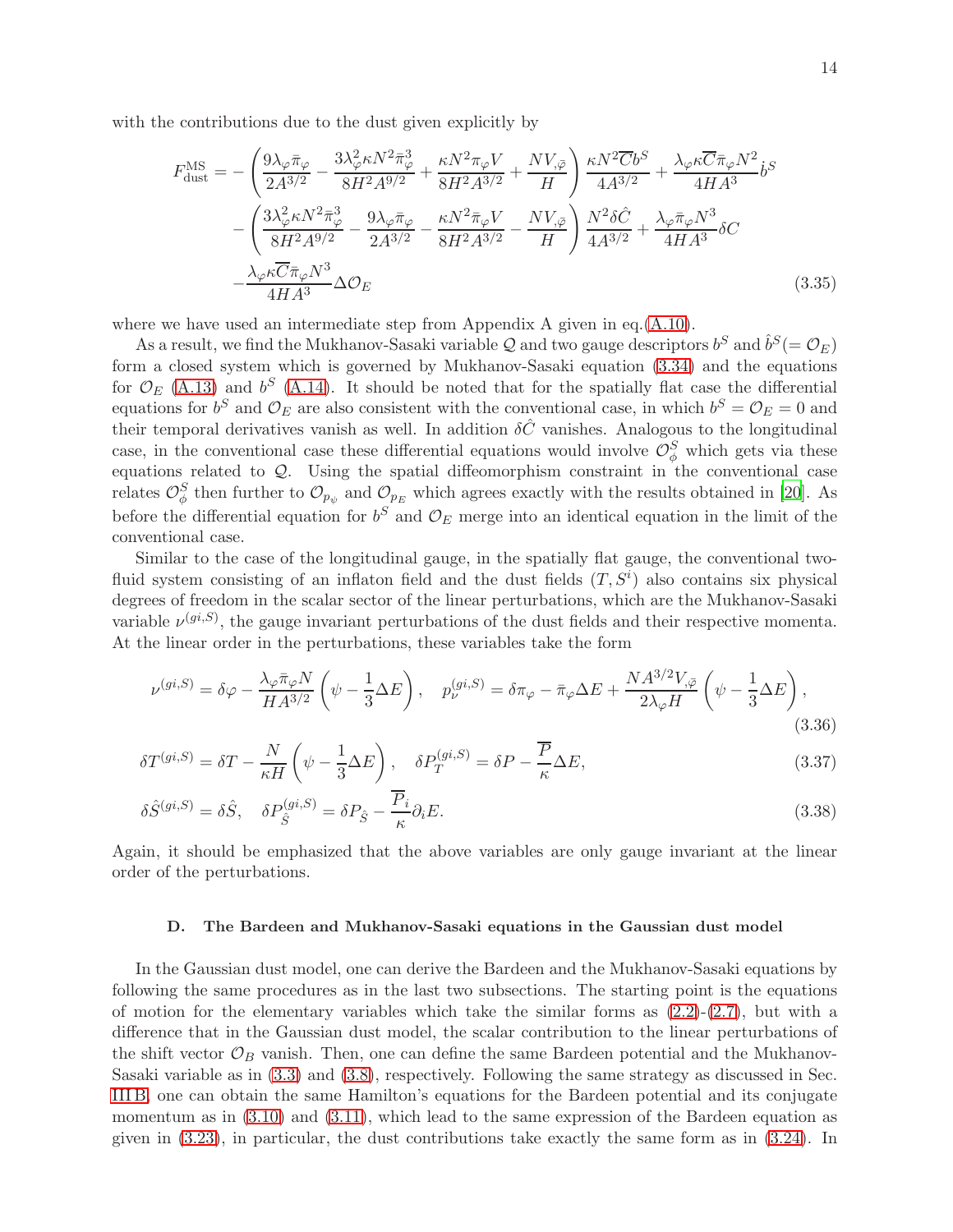addition, the Hamilton's equation of  $P_{b^S}$  takes the same form as in [\(3.26\)](#page-12-2) while the equation for  $\mathcal{O}_E$  in the Gaussian dust model changes to

$$
\dot{\mathcal{O}}_E = -\frac{NP_{b^S}}{2AP}.\tag{3.39}
$$

This equation when combined with [\(3.26\)](#page-12-2), yields

<span id="page-15-0"></span>
$$
\ddot{\mathcal{O}}_E + \left(3H - \frac{\dot{N}}{N}\right)\dot{\mathcal{O}}_E = \frac{NHb^S}{A},\tag{3.40}
$$

or equivalently,

$$
\ddot{\mathcal{O}}_E + \left(3H - \frac{\dot{N}}{N}\right)\dot{\mathcal{O}}_E = \frac{NHb^L}{A} + \frac{N^2}{A}\mathcal{O}_{\psi}^L.
$$
\n(3.41)

Finally, in order to form a closed system, one also needs the equation of motion for  $b^L$  in the Gaussian dust model, which takes the same form as  $(3.28)$  in the Brown-Kuchař dust model.

Similarly, the derivation of the Mukhanov-Sasaki equation follows the same strategy in Sec. [III C,](#page-13-0) which finally leads to the same expressions of the equations as presented in [\(3.34\)](#page-13-2) and [\(3.35\)](#page-14-1). Moreover, the equation of motion for  $b^S$  also takes the same form as in the Brown-Kuchař dust model, which is given by [\(A.14\)](#page-20-14). As a result, in the Gaussian dust model, the Bardeen potential  $\mathcal{O}_{\psi}^{L}$ , the Mukhanov-Sasaki variable Q and the gauge invariant analogue of the gauge descriptors  $b^L$ ,  $b^S$  obey the same equations of motion as their counterparts in the Brown-Kuchař dust model. The only difference between the two dust models lies in the equations of motion of  $\mathcal{O}_E$ , which is  $(3.27)$  in the Brown-Kuchař dust model and  $(3.40)$  in the Gaussian dust model. Finally, let us briefly comment on the property of the dust model that as discussed in [\[17\]](#page-20-15) in contrast to the Brown-Kuchař model the perturbed dust energy density  $\delta \mathcal{E}^{\text{dust}}$  is not a constant of motion. Since using the gauge invariant analogues of the gauge descriptors as the further two independent gauge invariant variables instead of the gauge invariant analogues of the perturbed energy and momentum density of the dust was justified with  $\delta \mathcal{E}_{\parallel}^{\text{dust}}$  and  $\delta \mathcal{E}^{\text{dust}}$  being constants of motion, the question arises whether we need to modify this choice for the Gaussian dust model. As shown in [\[22](#page-20-9)] we have  $d\delta \mathcal{E}^{\text{dust}}/d\tau = \Delta \delta \mathcal{E}_{\parallel}^{\text{dust}}/A$ . Since for the Gaussian dust model  $\delta \mathcal{E}_{\parallel}^{\text{dust}}$  is also a constant of motion we can obtain the time evolution of  $\delta \mathcal{E}^{\text{dust}}$  if we know  $\delta \mathcal{E}^{\text{dust}}_{\parallel}$  and the background evolution. Thus, we can choose the same sets of gauge invariant variables for the Gaussian and Brown-Kuchař model.

To summarize all the results in the manuscript, we list the main findings in Table [I.](#page-16-1) Here we summarize the main results of gauge invariant variables chosen for the dust model in our work, as compared with the conventional perturbation approach where only a single inflaton field coupled to gravity is considered. This table also presents further insights on these observations by comparing our work to conventional cosmological perturbation theory based on multi-fluid systems in the background cosmology, see for instance [\[56](#page-22-4)[–60](#page-22-5)]. But it is to be emphasized that for a consistent comparison one crucially needs to take into account the independent physical degrees of freedom of the various models. In case one follows the conventional approach for the dust models considered here, a possible choice of gauge invariant variables can be the corresponding gauge invariant versions of the elementary dust clock degrees of freedom  $(T, S<sup>i</sup>)$  in the scalar sector that are shown in the last column of the table. For a more detailed comparison to multi-fluid systems one needs to consider the specific perfect fluid models under consideration.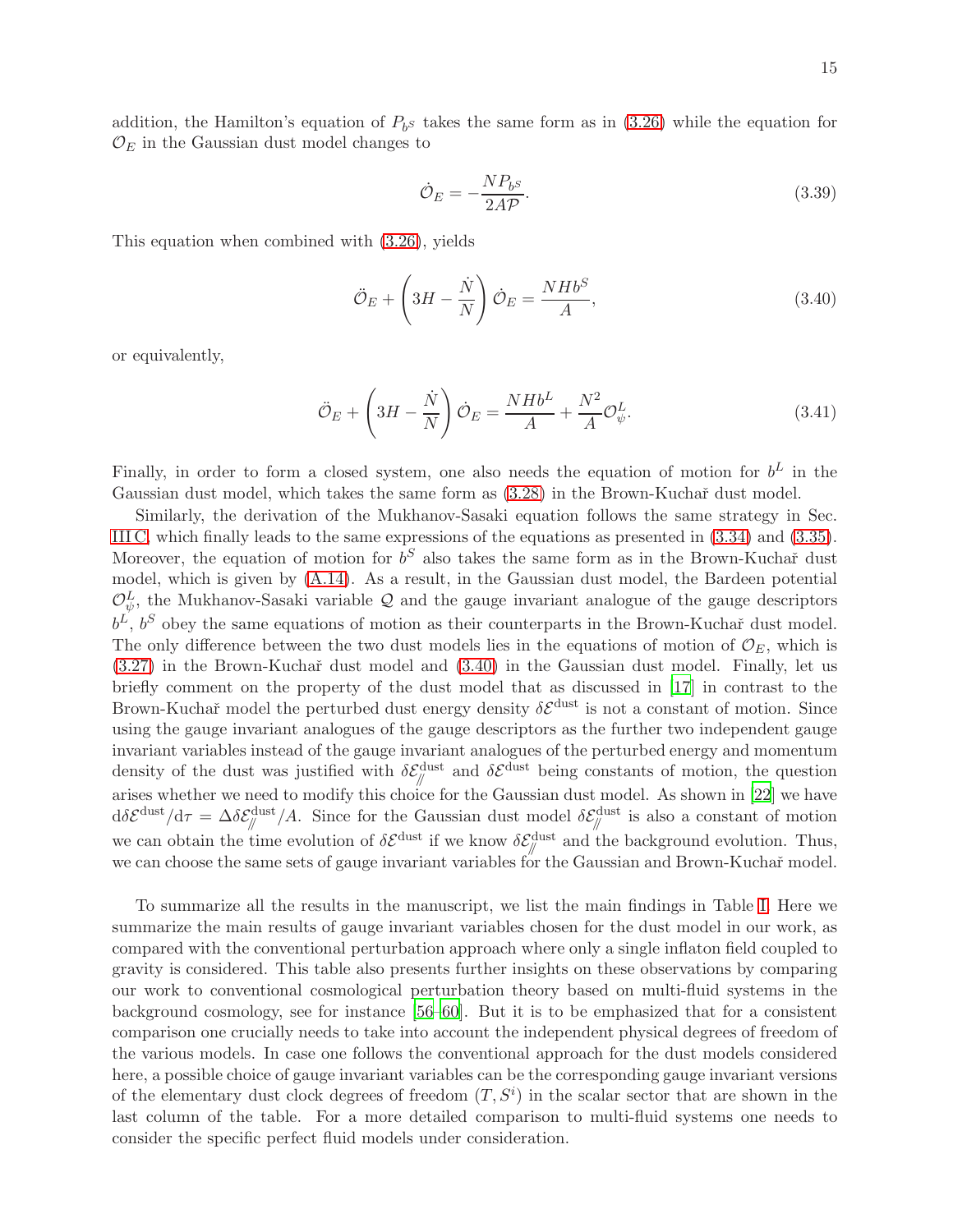<span id="page-16-1"></span>TABLE I. In the table, we compare the gauge invariant degrees of freedom at the scalar sector of the linear perturbations in three different models. Both the gauge invariant observables and the equation numbers where they are defined are listed for the spatially flat and the longitudinal gauges.

| The manifestly gauge-invariant<br>perturbation theory with the dust $\parallel$<br>reference clocks |                                                                                                                                                                                                                                                                                                                  | The standard perturbation theory<br>with a single inflaton field |                       | The perturbation theory with a single inflaton and<br>dust with the relational formalism truncated at the<br>linear order with geometric clocks                                                                                                                                                                                                                                                                                                                                                                                                                                                      |                    |
|-----------------------------------------------------------------------------------------------------|------------------------------------------------------------------------------------------------------------------------------------------------------------------------------------------------------------------------------------------------------------------------------------------------------------------|------------------------------------------------------------------|-----------------------|------------------------------------------------------------------------------------------------------------------------------------------------------------------------------------------------------------------------------------------------------------------------------------------------------------------------------------------------------------------------------------------------------------------------------------------------------------------------------------------------------------------------------------------------------------------------------------------------------|--------------------|
| Spatially flat<br>gauge                                                                             | Longitudinal<br>gauge                                                                                                                                                                                                                                                                                            | Spatially flat<br>gauge                                          | Longitudinal<br>gauge | Spatially flat gauge                                                                                                                                                                                                                                                                                                                                                                                                                                                                                                                                                                                 | Longitudinal gauge |
|                                                                                                     | $(\mathcal{Q}, P_{\mathcal{Q}})$ (3.8) $\left  \left( \mathcal{O}_{\psi}^{L}, \mathcal{O}_{p_{\psi}}^{L} \right) (3.6) \right $<br>$\left  \left( \hat{b}^{S}, P_{\hat{b}^{S}} \right) (3.7) \right  \left( \hat{b}^{L}, P_{\hat{b}^{L}} \right) (3.2) \right $<br>$(b^S, P_{b^S})$ (3.7) $(b^L, P_{b^L})$ (3.2) |                                                                  |                       | $\left\  \left( \nu^{(gi,S)}, p_{\nu}^{(gi,S)} \right) - (3.36) \right\  \left( \psi^{(gi,L)}, p_{\psi}^{(gi,L)} \right) - (3.29)$<br>$\left\  \left(\nu^{(gi,S)},p_\nu^{(gi,S)}\right) \, \left  \left(\psi^{(gi,L)},p_\psi^{(gi,L)}\right) \right\  \left(\delta T^{(gi,S)},\delta P_T^{(gi,S)}\right) \!\! \left(3.37 \right) \, \left \left(\delta T^{(gi,L)},\delta P_T^{(gi,L)}\right) \!\! \left(3.30 \right) \right  \right.$<br>$\left\ \left(\delta\hat{S}^{(gi,S)},\delta P^{(gi,S)}_{\hat{c}}\right)(3.38)\right\ \left(\delta\hat{S}^{(gi,L)},\delta P^{(gi,L)}_{\hat{c}}\right)(3.31)$ |                    |

### <span id="page-16-0"></span>IV. CONCLUSIONS

The relational formalism and the reduced phase space approach is a promising avenue to address various conceptual and technical difficulties encountered in canonical treatments, especially when applied to a quantum gravitational setting. Cosmological perturbation theory provides an interesting route to test physical implications of the relational formalism. Since in the conventional approach to cosmological perturbation theory one considers a scalar field coupled to gravity without any reference fields, the scalar sector of the liner perturbations contains just one degree of freedom. For a given gauge, this degree of freedom has a natural interpretation for a specific choice of the gauge invariant variable [\[20\]](#page-20-10). For example, if the chosen gauge is the longitudinal gauge then the physical degree of freedom is naturally captured by the Bardeen potential, and for the spatially flat gauge this degree of freedom is encoded in the Mukhanov-Sasaki variable. The number of these physical degrees of freedom increases to three in presence of dust reference fields and the fingerprints of the reference fields influence the dynamical equations for the gauge invariant variables through modifications specific to the choice of reference fields. While one can construct generalizations of the Bardeen potential and the Mukhanov-Sasaki variable in the presence of dust fields, the additional degrees of freedom create subtleties in comparing these variables to the conventional ones and therefore important gaps existed in investigations of the physical implications of these corrections terms. In previous work the Bardeen-like and Mukhanov-Sasakilike variables were constructed [\[16](#page-20-8), [22\]](#page-20-9) and their corresponding dynamical equations were derived which contained extra terms from dust contributions in the relational formalism [\[16](#page-20-8), [22](#page-20-9)]. Then one focused on comparing the dynamics of the Bardeen-like and Mukhanov-Sasaki-like variables to the conventional case where only an inflaton coupled to gravity is present. These extra terms, or modifications to the conventional scenario need to have a physical interpretation but this task turned out to be difficult if one does not take the entire set of physical degrees of freedom into account. In [\[22\]](#page-20-9) the set of three gauge invariant variables was taken to be the Mukhanov-Sasaki variable together with two elementary Dirac observables in the reduced phase space of the dust models. It turned out that understanding these modifications as functions of this set of gauge invariant variables is quite non-trivial and meanwhile their coupled system of differential equations is also complicated to analyze. Both aspects made a direct comparison to the conventional equations of the former results a difficult task. As a consequence, first, a clear physical interpretation of modifications arising from dust degrees of freedom was not available, and second a direct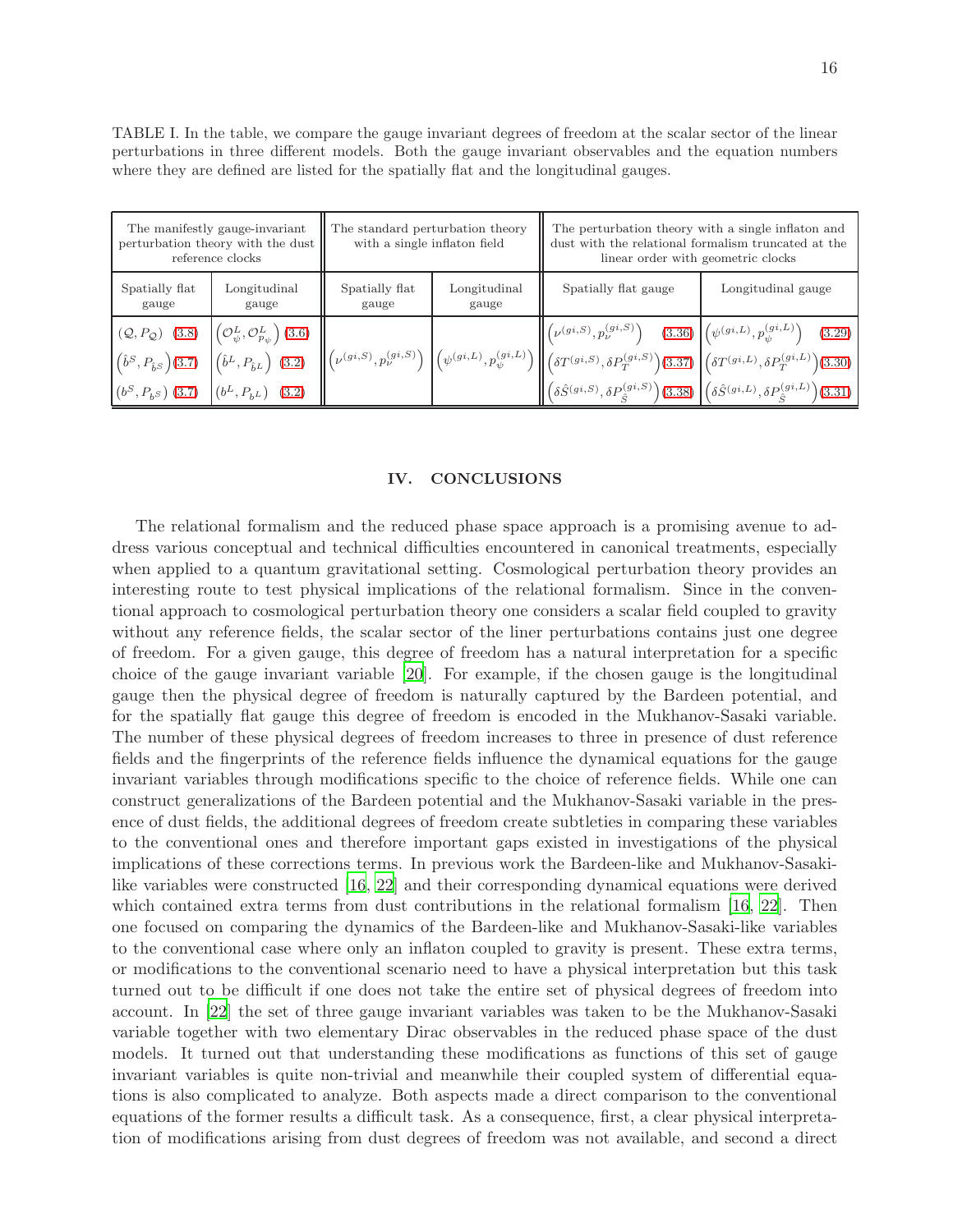comparison with conventional systems which include an inflaton coupled to gravity, or an inflaton with non-relativistic matter (dust) coupled to gravity which has the same number of degrees of freedom were not available. Accomplishing both of these tasks is important to understand the differences of the relational approach with the conventional approach and to gain insights on the physical meaning of modifications resulting from dust reference fields. The goal of this manuscript was to explore these issues for the Bardeen potential and Mukhanov-Sasaki variable obtained in the relational formalism using dust reference fields in the Brown-Kuchǎr and Gaussian dust models and compare with the conventional setting devoid of these reference fields. In particular, our focus was on understanding the additional degrees of freedom tied to the introduction of reference fields through a judicious choice of gauge invariant variables.

To compare cosmological perturbation theory in the relational framework based on dust reference fields with the conventional approach, one needed to use suitable gauge invariant variables for the additional degrees of freedom which at the same time simplify the dynamical system of equations to make them conducive for investigations to compare with other approaches. A pertinent question was also to establish this kind of relationship with a multi-fluid model which has the same number of physical degrees of freedom. This model includes an inflaton coupled with non-relativistic dust matter and gravity. The result of our present analysis was to obtain these sets of gauge invariant variables taking into account the way gauge invariant variables are constructed in the conventional approach for the longitudinal and spatially flat gauge respectively.

To identify these variables for the Brown-Kuchaˇr and Gaussian dust models, we noted that given a chosen gauge a natural choice of the additional degrees of freedom are the gauge invariant extensions of the energy and momentum density of the dust because the contributions from the dust take a simple form if expressed in terms of them. Using the relationship of the gauge invariant extensions of the energy and momentum density of the dust with the gauge invariant analogue of the gauge descriptors in the specific gauges, we identified the latter as the gauge invariant variables corresponding to the additional degrees of freedom tied to the dust contributions. However, there is a major difference to the conventional approach here. Since we constructed a map from the independent elementary Dirac observables of the reduced phase space of the dust models to a new set of gauge invariant variables everything is formulated at the manifestly gauge invariant level. This is also the reason why we could identify quantities that usually take the role of gauge descriptors as discussed in [\[20](#page-20-10)] in the conventional approach without reference fields as gauge invariant variables here.

In our analysis we showed that a transparent physical interpretation of the additional degrees of freedom due to reference fields arises if one uses a different set of variables to express the dynamical equations other than the ones considered earlier. This exercise was carried out for longitudinal and spatially flat gauges and it was shown that in general for each chosen gauge there exists a natural choice for a set of gauge invariant variables. Although, in principle one could use the same set of additional gauge invariant variables for different gauges, the resulting dynamical equations get unnecessary complicated. This re-enforces the observation, noted earlier for geometrical clocks [\[20](#page-20-10)], that even for the case of two-fluid systems like the Brown-Kuchař and Gaussian dust models, specific gauge choices amount to the choice of a particular set of gauge invariant variables. This result shows that the choice of clock can have important implications in quantization of these models and their phenomenology in perturbations. Here one would follow the conventional procedure and quantize the dynamics of the gauge invariant degrees of freedom which yields a system of coupled differential equations already in the scalar sector in our case. As far as we can judge from our current analysis none of the dust reference fields mimicking the geometrical clocks seems to be preferred at this stage. With the techniques introduced in [\[12](#page-20-16), [13\]](#page-20-5) and applied in [\[20\]](#page-20-10) the gauge invariant variables obtained in the Lagrangian and Hamiltonian framework can be matched. Because one also quantizes the dynamics of the gauge invariant variables in one specific gauge when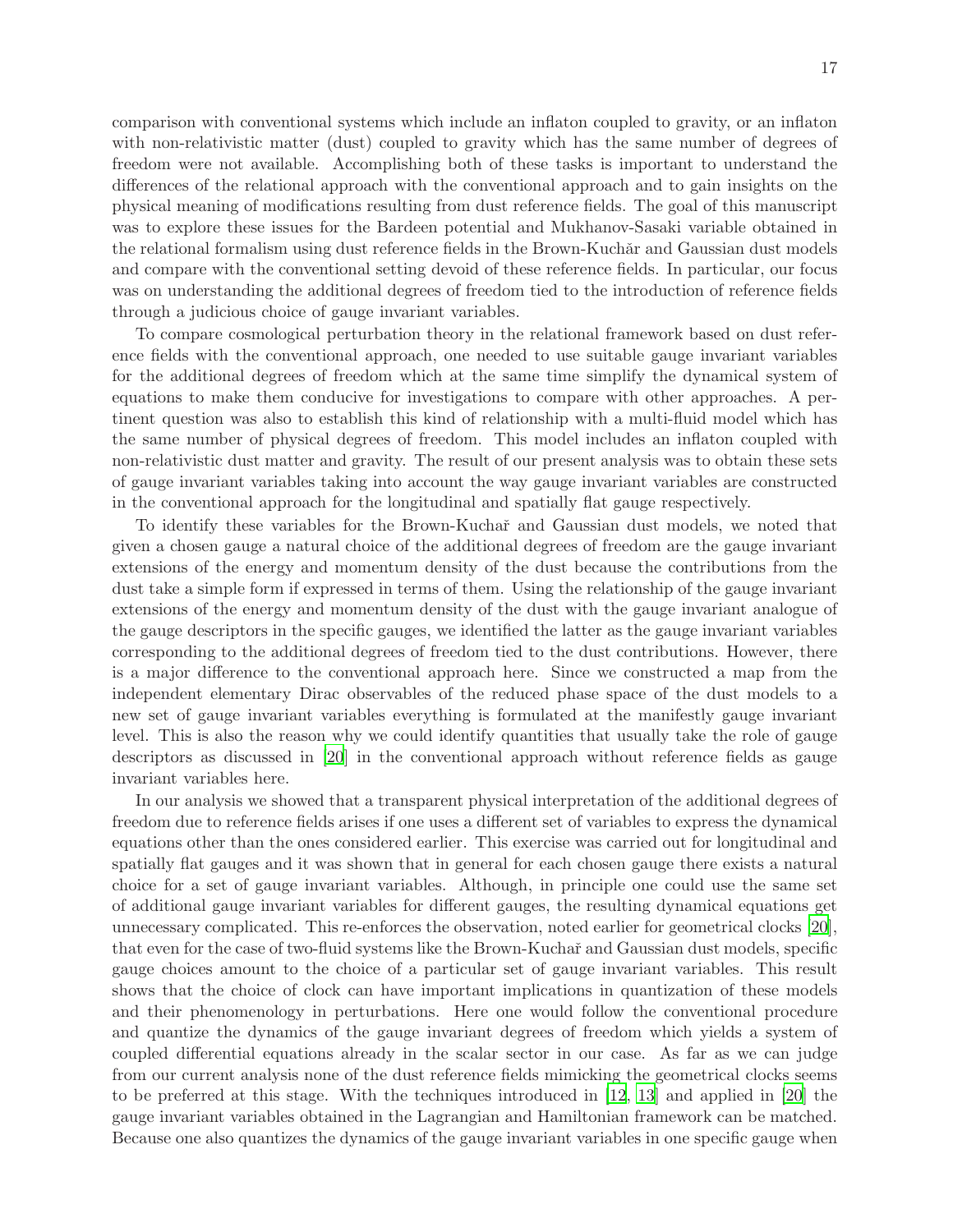coming from the Lagrangian formulation, we do not expect any effects on the general covariance of the quantization in the framework presented here which are also not present in the Lagrangian formulation. The additional degrees of freedom that we are forced to quantize compared to the conventional case where only the inflaton as a matter degree of freedom is taken into account, will also be present in multi-fluid systems in the Lagrangian framework. Thus, we should again be able to compare results obtained in the framework here to models in that context and once a quantization has been performed also at the quantum level. To conclude, our manuscript provides an avenue to relate dust reference clocks to conventional methods for inflationary and multi-fluid systems in perturbation theory. Insights gained from our work are expected to be also helpful in understanding the quantization of these systems and associated predictions for cosmological perturbations, especially in canonical quantum gravity.

### ACKNOWLEDGEMENTS

This work is supported by the DFG-NSF grants PHY-1912274 and 425333893. The authors thank Laura Herold for fruitful discussions at an early stage of this project.

# <span id="page-18-0"></span>Appendix A: Detailed derivations of the Mukhanov-Sasaki equation in the Brown-Kuchař dust model

In this appendix, we derive the Mukhanov-Sasaki equation in the Brown-Kuchař dust model in detail. Taking the time derivative of [\(3.32\)](#page-13-1) and then using [\(3.33\)](#page-13-1), it is straightforward to arrive at

$$
\ddot{\mathcal{Q}} - \left(\frac{\dot{N}}{N} - 3H\right)\dot{\mathcal{Q}} - \frac{N^2}{A}\Delta\mathcal{Q} + \frac{N^2}{2}V_{,\bar{\varphi}\bar{\varphi}}\mathcal{Q} = \frac{\lambda_{\varphi}N\bar{\pi}_{\varphi}}{A^{3/2}}\Delta\mathcal{O}_{B}^{S} - N^2V_{,\bar{\varphi}}\mathcal{O}_{\phi}^{S} + \frac{\lambda_{\varphi}\bar{\pi}_{\varphi}N}{A^{3/2}}\dot{\mathcal{O}}_{\phi}^{S}.
$$
 (A.1)

Now, in order to compare the above Mukhanov-Sasaki equation with its counterpart in the conventional theory, the first three terms on the right-hand side should be expressed in terms of  $\mathcal{Q}, \dot{\mathcal{Q}}$ . Similar to the Bardeen case, one can make use of the perturbed Hamiltonian and diffeomorphism constraints [\(3.14\)](#page-10-0)-[\(3.15\)](#page-10-0). First, taking the form of the gauge invariant analogue of the gauge descriptors for the spatially flat gauge in [\(3.7\)](#page-8-2) and the perturbed spatial diffeomorphism constraint in [\(3.15\)](#page-10-0), it is straightforward to show that

<span id="page-18-2"></span>
$$
\mathcal{O}_{\phi}^{S} = \frac{N\kappa\bar{\pi}_{\varphi}\mathcal{Q}}{4HA^{3/2}} + \frac{N}{4HA^{3/2}} \delta \mathcal{E}_{\beta,S}^{\text{dust}},\tag{A.2}
$$

here  $\delta \mathcal{E}_{\beta,S}^{\text{dust}}$  is the gauge invariant perturbation of the dust momentum density in the spatially flat gauge, which is explicitly related with the geometric and inflaton degrees of freedom via

<span id="page-18-1"></span>
$$
\delta \mathcal{E}_{\parallel,S}^{\text{dust}} = -\delta \hat{C}_{\parallel,S} = -\delta \hat{C} + \kappa \bar{C} b^S. \tag{A.3}
$$

Then, in order to relate the remaining term  $\Delta \mathcal{O}_B^S$  with Q and Q, one should first note that for the spatially flat gauge, we have  $\mathcal{O}_{E}^{S} = 0$ . Considering the equation of motion  $\dot{\mathcal{O}}_{E}^{S} = 0$ , which can be directly read from [\(2.3\)](#page-4-2), we get

$$
\dot{\mathcal{O}}_E^S = -4H\left(\mathcal{O}_E^S + \mathcal{O}_{p_E}^S\right) + \mathcal{O}_B^S = -4H\mathcal{O}_{p_E}^S + \mathcal{O}_B^S = 0.
$$
\n(A.4)

On the other hand, according to the definitions in [\(3.1\)](#page-7-1), it is straightforward to show that  $\mathcal{O}_{\psi}^{L} =$  $\mathcal{P}^2\mathcal{O}_{p_E}^S$ , which relates two different new variables in two different gauges. As a result, we obtain

<span id="page-18-3"></span>
$$
\Delta \mathcal{O}_B^S = \frac{4H}{\mathcal{P}^2} \Delta \mathcal{O}_{\psi}^L. \tag{A.5}
$$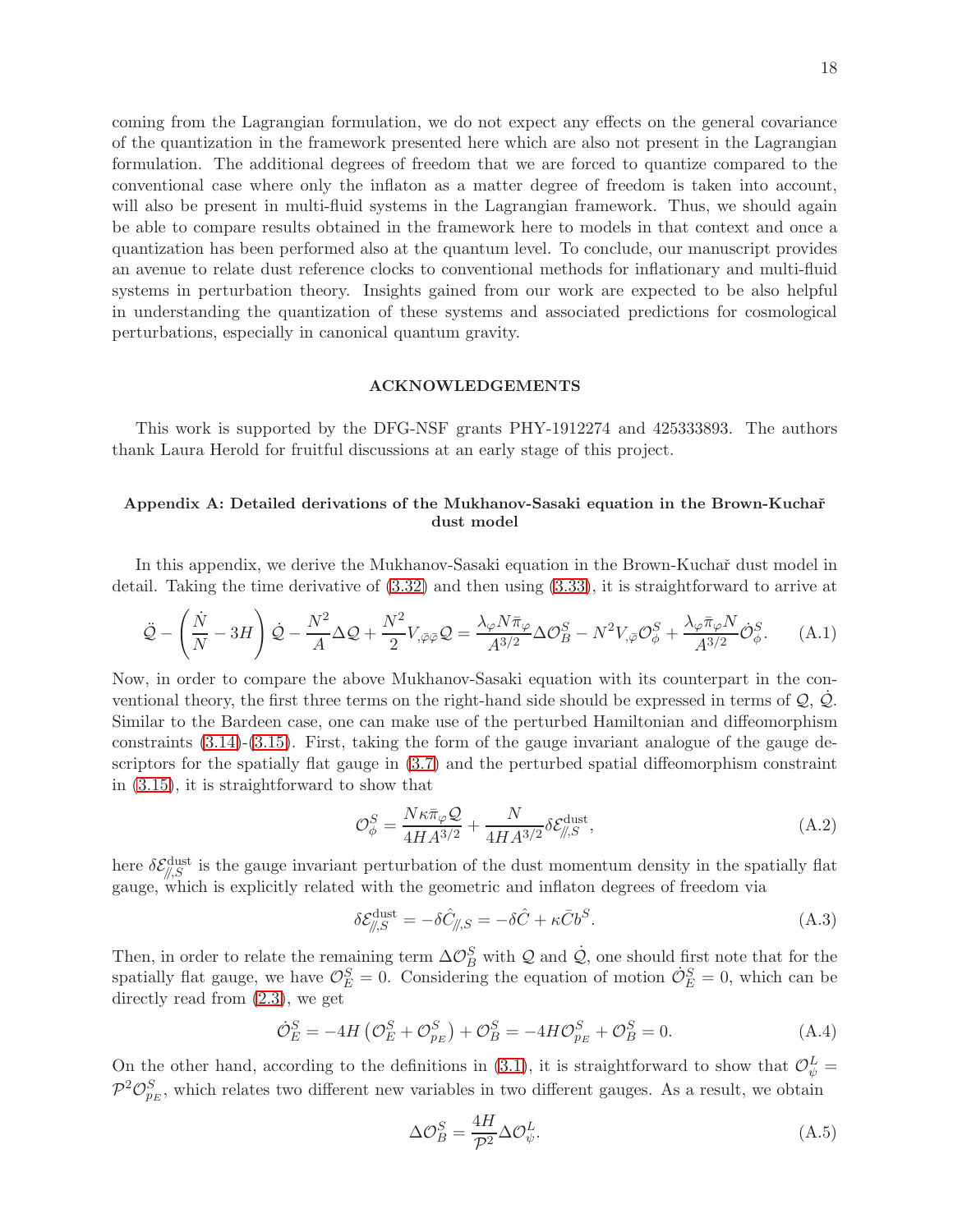Finally, one only needs to make use of [\(3.16\)](#page-10-3) to relate  $\Delta \mathcal{O}_{\psi}^{L}$  with the Mukhanov-Sasaki variable and its derivatives. In order to do that, one should first note that

$$
\frac{V_{,\bar{\varphi}}}{2\lambda_{\varphi}}\mathcal{O}_{\delta\varphi}^{L} + \frac{\lambda_{\varphi}\bar{\pi}_{\varphi}}{A^{3}}\mathcal{O}_{\delta\pi_{\varphi}}^{L} = \frac{V_{,\bar{\varphi}}}{2\lambda_{\varphi}}\mathcal{Q} + \frac{\lambda_{\varphi}\bar{\pi}_{\varphi}}{A^{3}}P_{\mathcal{Q}}.
$$
\n(A.6)

Then, [\(3.16\)](#page-10-3) is equivalent to

<span id="page-19-2"></span>
$$
-\delta \mathcal{E}_L^{\text{dust}} = \delta C_L = 3\mathcal{P}^2 \sqrt{A} \left( \mathcal{O}_{\psi}^L - 2\mathcal{O}_{p_{\psi}}^L \right) - \frac{3\kappa\lambda_{\varphi}\bar{\pi}_{\varphi}^2}{A^{3/2}} \mathcal{O}_{\psi}^L + 4\sqrt{A}\Delta \mathcal{O}_{\psi}^L + \kappa A^{3/2} \left( \frac{V_{,\bar{\varphi}}}{2\lambda_{\varphi}} \mathcal{Q} + \frac{\lambda_{\varphi}\bar{\pi}_{\varphi}}{A^3} P_{\mathcal{Q}} \right),
$$
  

$$
= \frac{3H}{N} \left( \kappa \bar{\pi}_{\varphi} \mathcal{Q} - \delta \hat{C}_{\parallel,L} \right) + 4\sqrt{A}\Delta \mathcal{O}_{\psi}^L + \kappa A^{3/2} \left( \frac{V_{,\varphi}}{2\lambda_{\varphi}} \mathcal{Q} + \frac{\lambda_{\varphi}\bar{\pi}_{\varphi}}{A^3} P_{\mathcal{Q}} \right),
$$
(A.7)

where we have used [\(3.17\)](#page-10-3) and the identity

$$
\mathcal{O}_{\delta\varphi}^{L} = \mathcal{Q} + \frac{\lambda_{\varphi}\bar{\pi}_{\varphi}N}{H A^{3/2}} \mathcal{O}_{\psi}^{L}.
$$
\n(A.8)

From [\(A.7\)](#page-19-2), one can solve for  $\Delta \mathcal{O}_{\psi}^{L}$  in terms of the Mukhanov-Sasaki variable  $\mathcal{Q}$ , its velocity  $\dot{\mathcal{Q}}$ and also terms involving  $\delta C_L$  and  $\delta \hat{C}_{\parallel,L}$ . Hence, this is the last piece we need to rebuild the Mukhanov-Sasaki equation in the reduced phase space. Now, combining [\(A.2\)](#page-18-2), [\(A.5\)](#page-18-3) and [\(A.7\)](#page-19-2), it is straightforward to show that the Mukhanov-Sasaki equation in the reduced phase space takes the form

$$
\ddot{\mathcal{Q}} - \left(\frac{\dot{N}}{N} - 3H\right)\dot{\mathcal{Q}} - \frac{N^2}{A}\Delta\mathcal{Q} + \left(\frac{N^2}{2}V_{,\bar{\varphi}\bar{\varphi}} + \frac{\kappa\bar{\pi}_{\varphi}N^3V_{,\bar{\varphi}}}{2HA^{3/2}} + \frac{\kappa^2N^4\bar{\pi}_{\varphi}^2V}{32H^2A^3} + \frac{9\lambda_{\varphi}\kappa N^2\bar{\pi}_{\varphi}^2}{8A^3} - \frac{3\lambda_{\varphi}^2\kappa^2N^4\bar{\pi}_{\varphi}^4}{32H^2A^6}\right)\mathcal{Q} = F_{\text{dust}}^{\text{MS}},\tag{A.9}
$$

with the dust contribution term

<span id="page-19-1"></span>
$$
F_{\text{dust}}^{\text{MS}} = -\left(\frac{3\kappa\lambda_{\varphi}^{2}\bar{\pi}_{\varphi}^{3}N^{4}}{32H^{2}A^{6}} - \frac{\kappa\bar{\pi}_{\varphi}N^{4}V}{32H^{2}A^{3}} - \frac{9\lambda_{\varphi}\bar{\pi}_{\varphi}N^{2}}{8A^{3}} - \frac{N^{3}V_{,\bar{\varphi}}}{4HA^{3/2}}\right)\delta\hat{C}_{\parallel,S} - \frac{\lambda_{\varphi}\bar{\pi}_{\varphi}N^{2}}{4HA^{3}}\frac{d}{d\tau}\delta\hat{C}_{\parallel,S} + \frac{\lambda_{\varphi}\bar{\pi}_{\varphi}N^{3}}{4HA^{3}}\delta C_{S}.
$$
\n(A.10)

Here we have used [\(A.3\)](#page-18-1) and defined likewise the gauge invariant analogue of the perturbed momentum density of the dust

<span id="page-19-0"></span>
$$
-\delta \mathcal{E}_S^{\text{dust}} = \delta C_S = \delta C - \kappa \overline{C} \left( 3 \mathcal{O}_{\psi}^S + \Delta \hat{b}^S \right),
$$
  
=  $\delta C - \kappa \overline{C} \Delta \mathcal{O}_E.$  (A.11)

Similar to the case of the longitudinal gauge we express  $F_{\text{dust}}^{\text{MS}}$  in terms of the gauge invariant energy and momentum density of the dust and here in addition its temporal derivative. Note, however, that for the spatial flat gauge, these have been obtained using  $b^S$  and  $\hat{b}^S$ . Following the same route as for the Bardeen equation, for spatially flat gauge a convenient choice of the two further gauge invariant variables in addition to the Mukhanov-Sasaki variable Q is  $b^S$  and  $\hat{b}^S = \mathcal{O}_E$ . Expressed in terms of these set of variables  $F_{\text{dust}}^{\text{MS}}$  takes the following form

$$
F_{\text{dust}}^{\text{MS}} = -\left(\frac{9\lambda_{\varphi}\bar{\pi}_{\varphi}}{2A^{3/2}} - \frac{3\lambda_{\varphi}^{2}\kappa N^{2}\bar{\pi}_{\varphi}^{3}}{8H^{2}A^{9/2}} + \frac{\kappa N^{2}\pi_{\varphi}V}{8H^{2}A^{3/2}} + \frac{NV_{,\bar{\varphi}}}{H}\right) \frac{\kappa N^{2}\overline{C}b^{S}}{4A^{3/2}} + \frac{\lambda_{\varphi}\kappa\overline{C}\bar{\pi}_{\varphi}N^{2}}{4HA^{3}}b^{S}
$$

$$
-\left(\frac{3\lambda_{\varphi}^{2}\kappa N^{2}\bar{\pi}_{\varphi}^{3}}{8H^{2}A^{9/2}} - \frac{9\lambda_{\varphi}\bar{\pi}_{\varphi}}{2A^{3/2}} - \frac{\kappa N^{2}\bar{\pi}_{\varphi}V}{8H^{2}A^{3/2}} - \frac{NV_{,\bar{\varphi}}}{H}\right)\frac{N^{2}\delta\hat{C}}{4A^{3/2}} + \frac{\lambda_{\varphi}\bar{\pi}_{\varphi}N^{3}}{4HA^{3}}\delta C
$$

$$
-\frac{\lambda_{\varphi}\kappa\overline{C}\bar{\pi}_{\varphi}N^{3}}{4HA^{3}}\Delta\mathcal{O}_{E}.
$$
(A.12)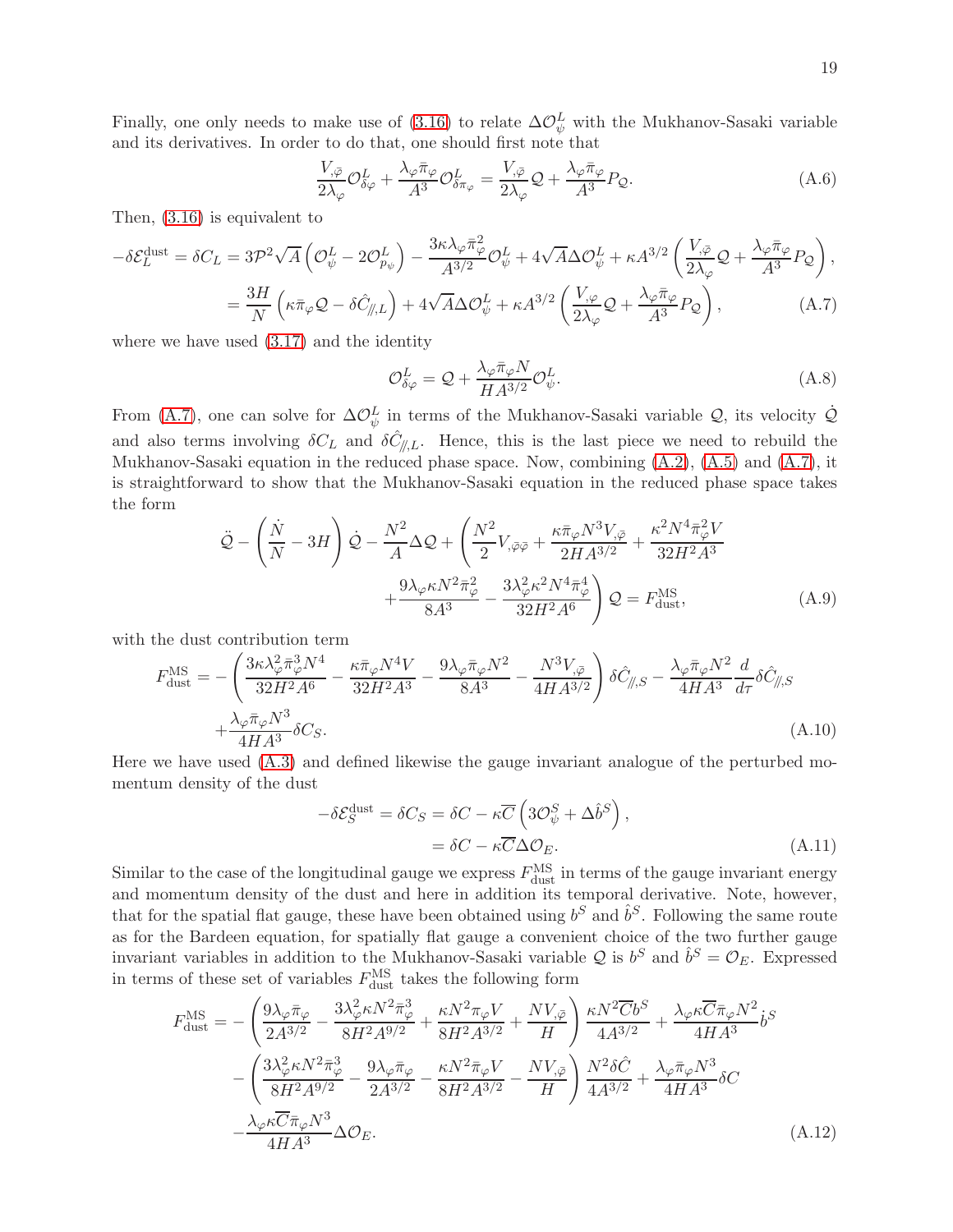To obtain the coupled system of differential equations for the set  $(Q, b^S, \mathcal{O}_E)$ , we need to consider the equations of motion for  $\mathcal{O}_E$  and  $b^S$ . Similar to the Bardeen case, the equation of motion for  $\mathcal{O}_E$  takes the form

<span id="page-20-13"></span>
$$
\ddot{\mathcal{O}}_E + \left(3H - \frac{\dot{N}}{N}\right)\dot{\mathcal{O}}_E = \frac{NHb^S}{A} - \left(H - \frac{\dot{N}}{N}\right)\frac{\delta\hat{C}}{\kappa A\overline{C}},\tag{A.13}
$$

which is equivalent to [\(3.27\)](#page-12-3) as  $b^S = N \mathcal{O}_{\psi}^L / H + b^L$ . Finally, the equation of motion for  $b^S$  can be derived from its definition  $(3.7)$  and the equations of motion  $(2.2)-(2.3)$  $(2.2)-(2.3)$  and  $(2.5)-(2.6)$  $(2.5)-(2.6)$ , which turns out to be

<span id="page-20-14"></span>
$$
\dot{b}^S - \left(\frac{\dot{N}}{N} - \frac{\dot{H}}{H} - \frac{\kappa \lambda_\varphi N^2 \bar{\pi}_\varphi^2}{4H A^3}\right) b^S = \frac{N^2}{4A^{3/2}H} \left\{\delta \hat{C} - \kappa \bar{\pi}_\varphi Q\right\}.
$$
\n(A.14)

- <span id="page-20-0"></span>[1] A. Komar, Construction of a Complete Set of Independent Observables in the General Theory of Relativity, Phys. Rev. **111**, 1182 (1958).
- [2] P. G. Bergmann, 'Gauge-Invariant' Variables in General Relativity, Phys. Rev. 124, 274 (1961).
- <span id="page-20-1"></span>[3] P. G. Bergmann, Observables in General Relativity, Rev. Mod. Phys. 33, 510 (1961).
- <span id="page-20-2"></span>[4] K. Kuchar, *Time and interpretations of quantum gravity*, Int. J. Mod. Phys. **D20**, 3 (2011).
- <span id="page-20-3"></span>[5] E. Anderson, The Problem of Time in Quantum Gravity, [arXiv:1009.2157](http://arxiv.org/abs/1009.2157) [gr-qc] (2016).
- <span id="page-20-4"></span>[6] C. Rovelli, What Is Observable in Classical and Quantum Gravity?, Class. Quant. Grav. 8, 297 (1991).
- [7] C. Rovelli, *Partial observables*, Phys. Rev. **D65**, 124013 (2002).
- [8] A. S. Vytheeswaran, Gauge unfixing in second class constrained systems, Annals Phys. 236, 297 (1994).
- [9] B. Dittrich, Partial and complete observables for Hamiltonian constrained systems, Gen. Rel. Grav. 39, 1891 (2007).
- <span id="page-20-6"></span>[10] B. Dittrich, Partial and complete observables for canonical general relativity, Class. Quant. Grav. 23, 6155 (2006).
- [11] T. Thiemann, Reduced phase space quantization and Dirac observable, Class. Quant. Grav. 23, 1163 (2006).
- <span id="page-20-16"></span>[12] J. Pons, D. Salisbury, and K. Sundermeyer, Revisiting observables in generally covariant theories in the light of gauge fixing methods, Phys. Rev. **D80**, 084015 (2009).
- <span id="page-20-5"></span>[13] J. Pons, D. Salisbury, and K. Sundermeyer, *Observables in classical canonical gravity: folklore demystified*, J. Phys. Conf. Ser. **222**, 012018 (2010).
- <span id="page-20-7"></span>[14] B. Dittrich and J. Tambornino, A Perturbative approach to Dirac observables and their spacetime algebra, Class. Quant. Grav. 24, 757 (2007).
- [15] K. Giesel, S. Hofmann, T. Thiemann, and O. Winkler, Manifestly Gauge-Invariant General Relativistic Perturbation Theory. I. Foundations, Class. Quant. Grav. 27, 055005 (2010).
- <span id="page-20-8"></span>[16] K. Giesel, S. Hofmann, T. Thiemann, and O. Winkler, Manifestly Gauge-invariant general relativistic perturbation theory. II. FRW background and first order, Class. Quant. Grav. 27, 055006 (2010).
- <span id="page-20-15"></span>[17] K. Giesel and T. Thiemann, Scalar Material Reference Systems and Loop Quantum Gravity, Class. Quant. Grav. 32, 135015 (2015).
- [18] M. Ali, V. Husain, S. Rahmati, and J. Ziprick, Linearized gravity with matter time, Class. Quant. Grav. 33, 105012 (2016).
- <span id="page-20-12"></span>[19] K. Giesel and A. Herzog, Gauge invariant canonical cosmological perturbation theory with geometrical clocks in extended phase-space  $-A$  review and applications, Int. J. Mod. Phys. D 27, 1830005 (2018).
- <span id="page-20-10"></span>[20] K. Giesel, A. Herzog, and P. Singh, Gauge invariant variables for cosmological perturbation theory using geometrical clocks, Class. Quant. Grav. 35, 155012 (2018).
- <span id="page-20-11"></span>[21] K. Giesel, P. Singh, and D. Winnekens, Dynamics of Dirac observables in canonical cosmological perturbation theory, Class. Quant. Grav.  $36, 085009$  (2019).
- <span id="page-20-9"></span>[22] K. Giesel, L. Herold, B.-F. Li, and P. Singh, Mukhanov-Sasaki equation in a manifestly gauge-invariant linearized cosmological perturbation theory with dust reference fields, Phys. Rev. D 102, 023524 (2020).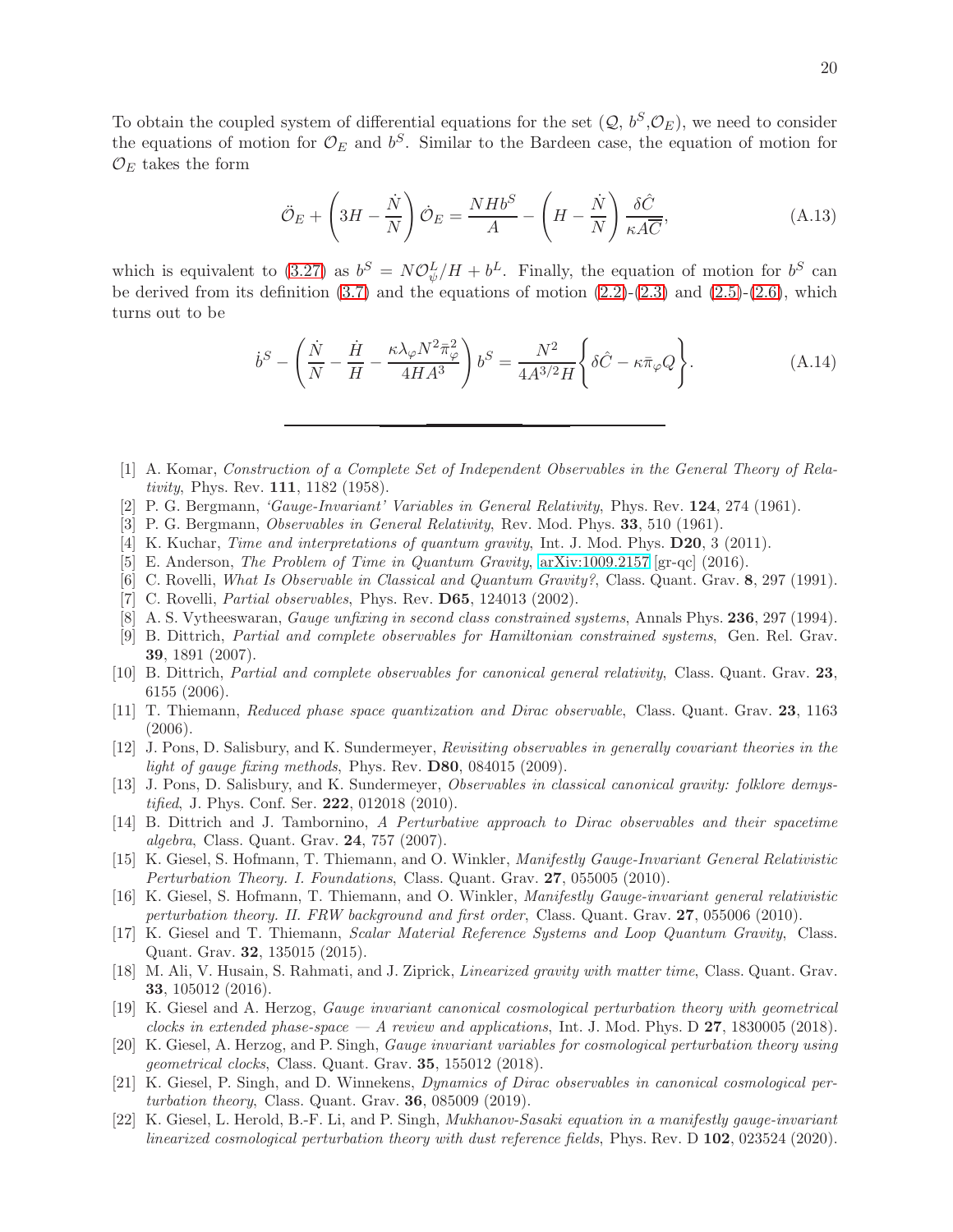- <span id="page-21-0"></span>[23] M. Han, H. Li, and H. Liu, Manifestly gauge-invariant cosmological perturbation theory from full loop quantum gravity, Phys. Rev. D **102**, 124002 (2020).
- <span id="page-21-1"></span>[24] Y. Han, K. Giesel, and Y. Ma, Manifestly gauge invariant perturbations of scalar-tensor theories of gravity, Class. Quant. Grav. 32, 135006 (2015).
- <span id="page-21-2"></span>[25] K. Giesel, J. Tambornino, and T. Thiemann, LTB spacetimes in terms of Dirac observables, Class. Quant. Grav. 27, 105013 (2010).
- <span id="page-21-3"></span>[26] M. Han and H. Liu, Improved Effective Dynamics of Loop Quantum Gravity Black Hole and Nariai *Limit*,  $arXiv:2012.05729$  [gr-qc]  $(2020)$ .
- <span id="page-21-4"></span>[27] K. Giesel and T. Thiemann, Algebraic quantum gravity (AQG). IV. Reduced phase space quantization of loop quantum gravity, Class. Quant. Grav. 27, 175009 (2010).
- [28] M. Domagala, K. Giesel, W. Kaminski, and J. Lewandowski, Gravity quantized: Loop Quantum Gravity with a Scalar Field, Phys. Rev. **D82**, 104038 (2010).
- [29] V. Husain and T. Pawlowski, *Dust reference frame in quantum cosmology*, Class. Quant. Grav. 28, 225014 (2011).
- [30] V. Husain and T. Pawlowski, *Time and a physical Hamiltonian for quantum gravity*, Phys. Rev. Lett. 108, 141301 (2012).
- [31] K. Giesel and A. Vetter, Reduced loop quantization with four Klein-Gordon scalar fields as reference matter, Class. Quant. Grav. **36**, 145002 (2019).
- [32] K. Giesel and A. Oelmann, Comparison Between Dirac and Reduced Quantization in LQG Models with Klein-Gordon Scalar Fields, Acta Phys. Polon. Supp. 10, 339 (2017).
- [33] M. Ali, S. M. Hassan, and V. Husain, *Universe as an oscillator*, Phys. Rev. **D98**, 086002 (2018).
- [34] M. Han and H. Liu, Effective Dynamics from Coherent State Path Integral of Full Loop Quantum Gravity, Phys. Rev. D101, 046003 (2020).
- <span id="page-21-5"></span>[35] M. Han and H. Liu, *Improved*  $\overline{\mu}$ -scheme effective dynamics of full loop quantum gravity, Phys. Rev. D102, 064061 (2020).
- <span id="page-21-6"></span>[36] A. Ashtekar, T. Pawlowski, and P. Singh, Quantum Nature of the Big Bang, Phys. Rev. Lett. 96, 141301 (2006).
- [37] A. Ashtekar, T. Pawlowski, and P. Singh, Quantum Nature of the Big Bang: An Analytical and Numerical Investigation. I., Phys. Rev. **D73**, 124038 (2006).
- [38] A. Ashtekar, T. Pawlowski, and P. Singh, Quantum Nature of the Big Bang: Improved Dynamics, Phys. Rev. D74, 084003 (2006).
- [39] D. Kaup and A. Vitello, Solvable quantum cosmological model and the importance of quantizing in a special canonical frame, Phys. Rev. **D9**, 1648 (1974).
- [40] W. Blyth and C. Isham, Quantization of a Friedmann Universe Filled with a Scalar Field, Phys. Rev. D11, 768 (1975).
- [41] A. Ashtekar, A. Corichi, and P. Singh, Robustness of key features of loop quantum cosmology, Phys. Rev. D77, 024046 (2010).
- [42] A. Ashtekar, T. Pawlowski, P. Singh, and K. Vandersloot, *Loop quantum cosmology of*  $k = 1$  FRW models, Phys. Rev. **D75**, 024035 (2007).
- [43] K. Vandersloot, *Loop quantum cosmology and the*  $k = -1$  *FRW model*, Phys. Rev. **D75**, 023523 (2007).
- [44] E. Bentivegna and T. Pawlowski, Anti-deSitter universe dynamics in LQC, Phys. Rev. D77, 124025 (2008).
- [45] W. Kaminski and T. Pawlowski, The LQC evolution operator of FRW universe with positive cosmological constant, Phys. Rev. **D81**, 024014 (2010).
- [46] T. Pawlowski and A. Ashtekar, Positive cosmological constant in loop quantum cosmology, Phys. Rev. D85, 064001 (2012).
- [47] T. Pawlowski, R. Pierini, and E. Wilson-Ewing, Loop quantum cosmology of a radiation-dominated flat FLRW universe, Phys. Rev. D90, 123538 (2014).
- [48] J. Mielczarek and W. Piechocki, Observables for FRW model with cosmological constant in the framework of loop cosmology, Phys. Rev.  $D82$ , 043529 (2010).
- [49] F. Amemiya and T. Koike, Gauge-invariant construction of quantum cosmology, Phys. Rev. D80, 103507 (2009).
- [50] S. Gryb and K. P. Thébault, *Bouncing Unitary Cosmology I: Mini-Superspace General Solution*, Class. Quant. Grav. 36, 035009 (2019).